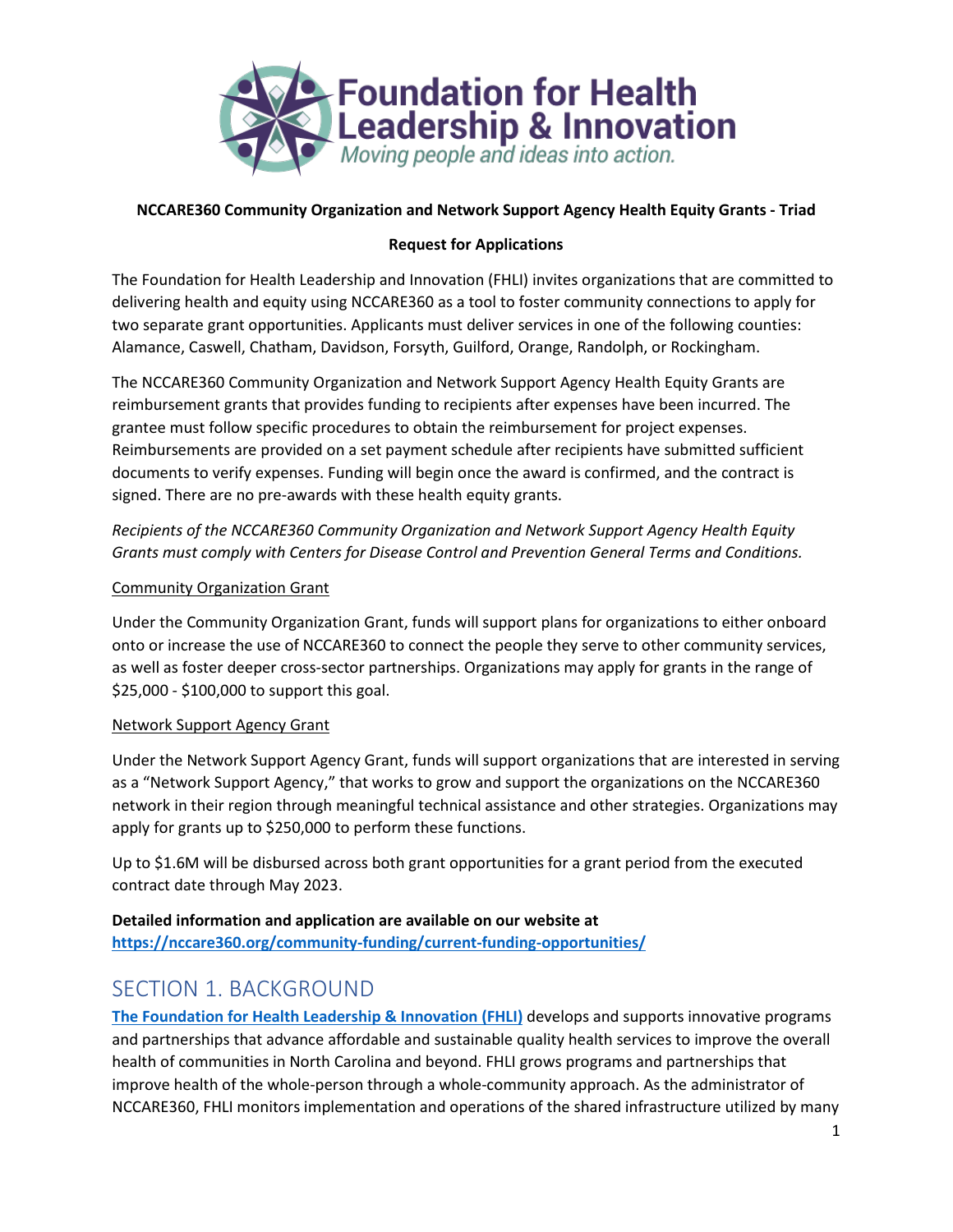

programs, systems, innovations for all providers, insurers, community-based organizations, agencies and residents of North Carolina.

[NCCARE360](http://www.nccare360.org/) is a public-private partnership between the Foundation for Health Leadership and Innovation (FHLI) and the North Carolina Department of Health and Human Services (NCDHHS), in collaboration with implementation partners that include the United Way of North Carolina/NC 211, Expound Decision Systems, and Unite Us.

NCCARE360 is the first statewide network that unites health care and human services organizations, assesses for and identifies unmet social needs, and enables a coordinated, community-oriented, personcentered approach for delivering care in North Carolina. NCCARE360 began its implementation in early 2019 and was launched statewide in June 2020.

Today, NCCARE360 is a critical statewide infrastructure for health and human service organizations to connect to each other to collectively serve North Carolinians.

Since it began its rollout in 2019, NCCARE360 is now fully statewide with a network of more than 2,500 organizations with over 4,700 programs. As of November 2021, NCCARE360 has served more than 77,000 unique individuals and families.

NCCARE360 continues to grow its network to bring health care and human services/community organizations together onto one platform to serve their community in a coordinated approach. However, FHLI and its partners understand that some organizations face barriers in joining NCCARE360 or using it robustly as part of their operations and workflows. To further support communities and organizations use NCCARE360, FHLI is looking to provide grant funding opportunities to support communities in growing use of NCCARE360.

# Section 2: Grant Goals

These grant opportunities are aimed at:

- Accelerating the growth of a strong NCCARE360 network in selected counties.
- Understand barriers to onboarding and using NCCARE360 and identify strategies and opportunities to assist organizations in overcoming them.
- Understanding what organizations need in terms of meaningful technical assistance to use NCCARE360.
- Fund a new role of "Network Support Agencies" to work with the NCCARE360 Community Engagement Team to provide meaningful technical assistance on use of NCCARE360 to help organizations achieve their mission and grow meaningful cross-sectoral and healthcare partnerships. In addition to providing technical support on NCCARE360, Network Support Agencies may serve as a bridge between healthcare and community organizations and work to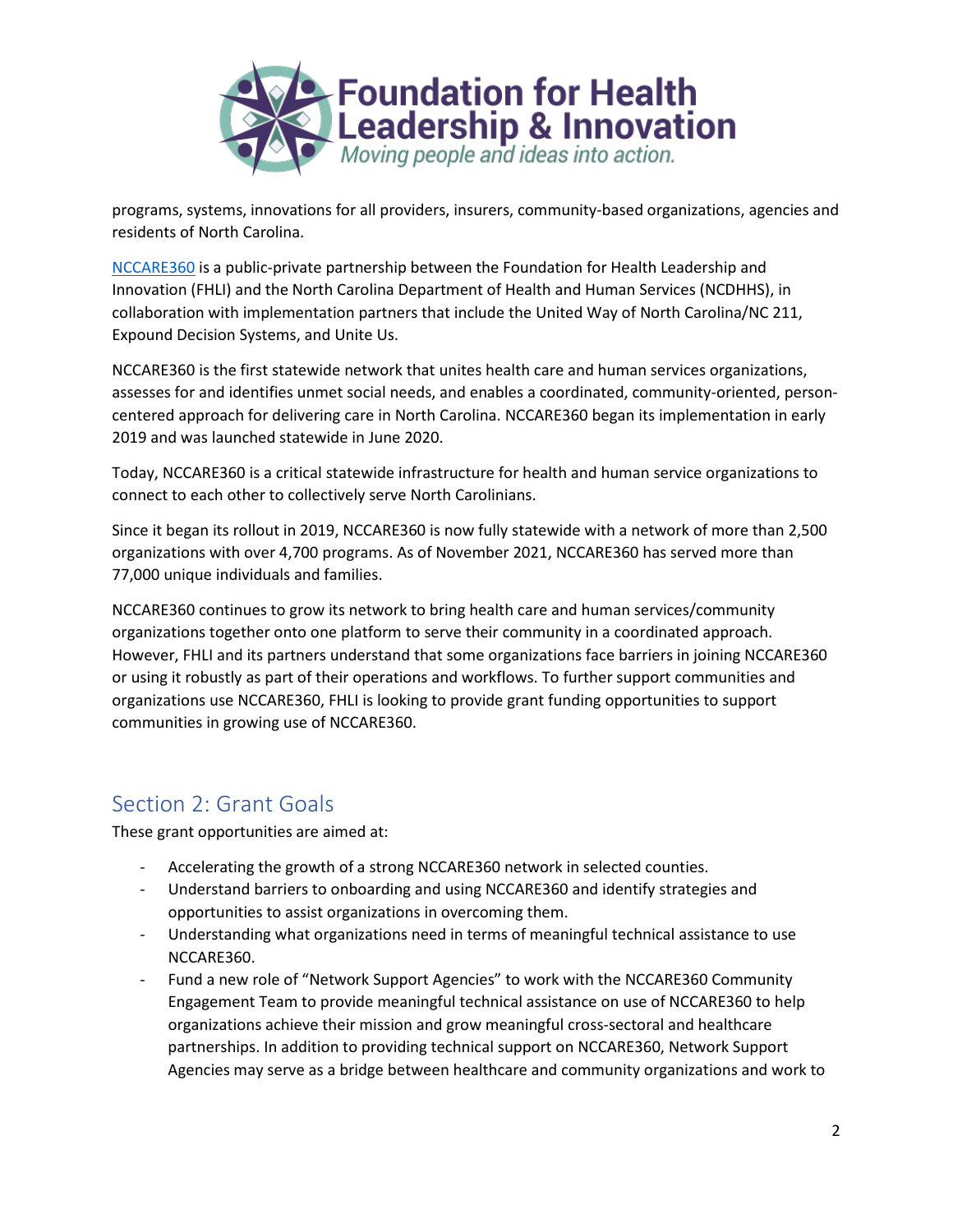

create successful partnerships that address common needs related to service models, financial relationships, and data.

- Support community-based organizations in creating meaningful partnerships with healthcare organizations.

# Section 3: Grant Opportunities and Eligible Activities

FHLI is seeking applicants for the following grant opportunities. FHLI anticipates that most organizations will apply for one grant opportunity; however, organizations that fit the eligibility and functions of both grants may submit separate applications for each opportunity listed above. An applicant organization may only submit one application per grant funding opportunity listed above. Eligible organizations include any tribal government, community-based, public or private nonprofit, tax-exempt organization (including faith-based), school system or local government agency that is duly incorporated and registered under North Carolina Statutes. Applicant organizations will be required to submit their: (1) Employer Identification Number (EIN), (2) IRS Determination letter for 501(c)(3), and (3) NC Solicitation License or exemption letter. Eligible organizations may not discriminate on the basis of race, ethnicity, religion, sex, sexual orientation, gender identify/expression, age or national origin in their staffing policies, use of volunteers or provision of services.

# Community Organizations Grant

*Purpose:* This grant will allow for the strengthening of the NCCARE360 network of community organizations that can respond to referrals and provide community services by providing funding and other resources to reduce barriers to onboarding onto NCCARE360 and/or provide funds to better sustain additional referrals or needs. Funding should be used as proof-of-concept for longer term sustainable partnerships and financing between healthcare and community organizations.

*Funding Amount:* Varied based on program budget (estimated between \$25,000 - \$100,000)

*Eligible Activities:* To grow the NCCARE360 network (adding additional organizations) and/or to grow use of NCCARE360 among organizations already onboarded, these grant funds can be used for the following activities. Applicants must select the required activity. Applicants may also select one (1) or more of the optional activities.

REQUIRED ACTIVITY (Organizations must select the required activity)

 $\Box$  Onboarding onto or increasing use of NCCARE360 in organization programs and workflows. Costs could relate to administrative, staffing, and/or other relevant costs pertaining to NCCARE360 implementation, workflow planning, staff training, and quality improvement.

OPTIONAL ACTIVITIES (Organizations may select one (1) or more additional optional activities)

 $\Box$  Providing additional direct services stemming from accepting additional referrals through NCCARE360 (e.g., funding for additional food boxes for a food pantry or case manager time for a housing provider due to increased referrals to the organization); and/or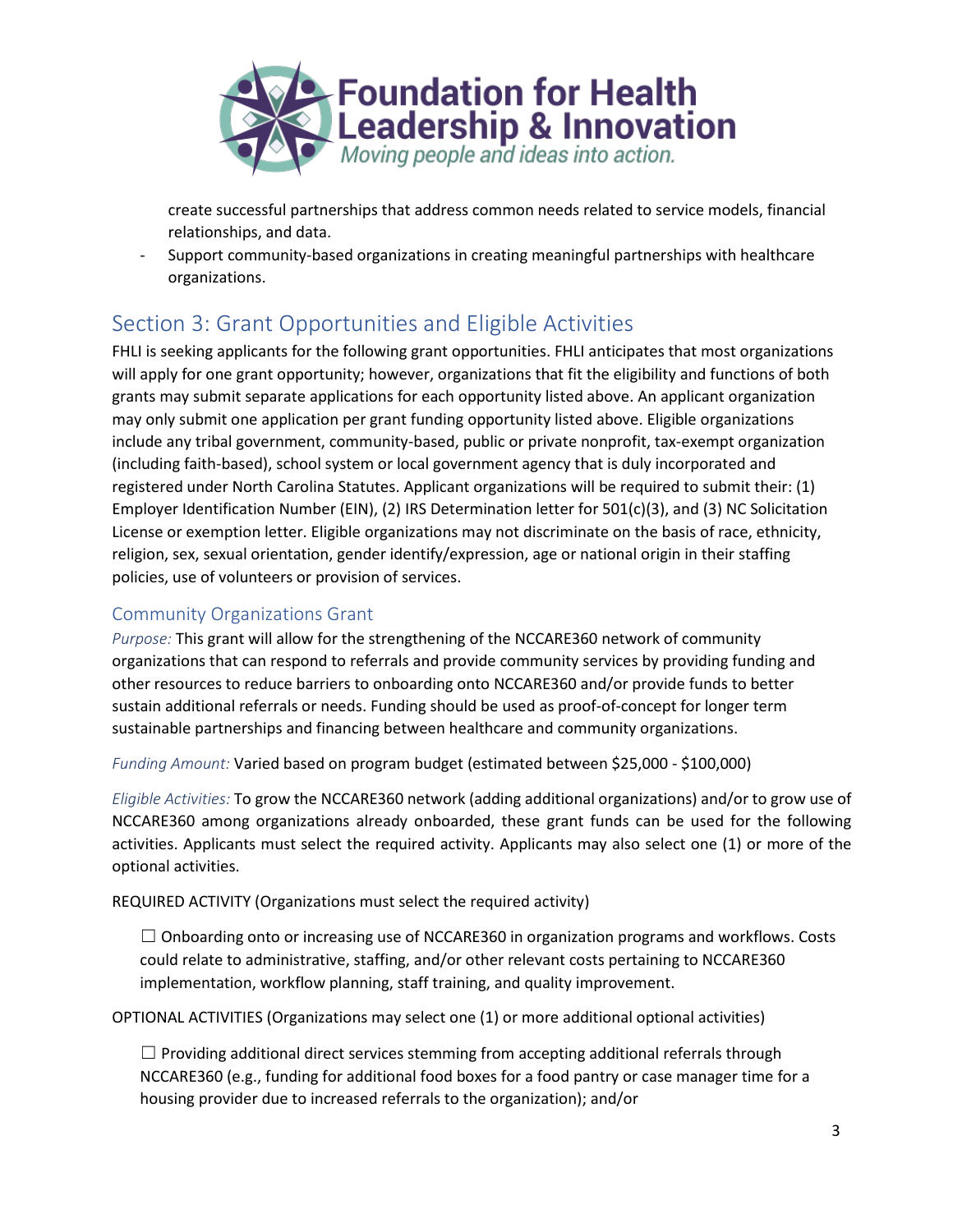

 $\Box$  Engagement/education of staff and/or clients served by the organization on NCCARE360; and/or

☐ Expand and address language access for limited English proficiency and/or other communication needs; and/or

 $\Box$  Organization staff to serve as an NCCARE360 champion to share information about NCCARE360 to partner organizations in community; and/or

 $\Box$  Supporting organization financial systems and/or financial staff to better support additional funding sources including from health care partners; and/or

 $\Box$  Administrative, staffing, and other costs related to partnering and working with health care organizations and/or other partners on funding opportunities; and/or

 $\Box$  Providing professional development on equity that builds understanding of and competencies to advance health equity strategies and activities; and/or

 $\Box$  Addressing other barriers to utilization and onboarding onto NCCARE360 identified by your organization.

# Network Support Agency Grant

*Purpose:* This grant will provide grant funding to one (1) organization that can support implementation and network growth of NCCARE360 in their community/region, as well as ensure NCCARE360 is understood and utilized effectively and sustainably through technical assistance and other strategies. Network Support Agencies are defined as organizations or agencies that execute strategies and activities which improve the organizational infrastructure of community organizations. In addition to providing technical support on NCCARE360, Network Support Agencies may serve as a bridge between healthcare and community organizations and work to create successful partnerships that address common needs related to service models, financial relationships, and data.

### *Funding Amount:* Up to \$250,000

*Eligible Activities:* To grow and strengthen the NCCARE360 network, Network Support Agency grants will fund organizations to work directly with the FHLI and the NCCARE360 Community Engagement Team, as well as perform 'backbone' functions in community engagement and technical assistance to bring more organizations onto the network, improve workflows, and build long-term sustainable multi-sectoral partnerships. Applicants must select the required activity. Applicants may also select one (1) or more of the optional activities.

REQUIRED ACTIVITY (Organizations must select the required activity)

 $\Box$  Providing technical assistance within the community/region to community, non-profit and grassroots organizations on NCCARE360. Technical assistance to include issues including NCCARE360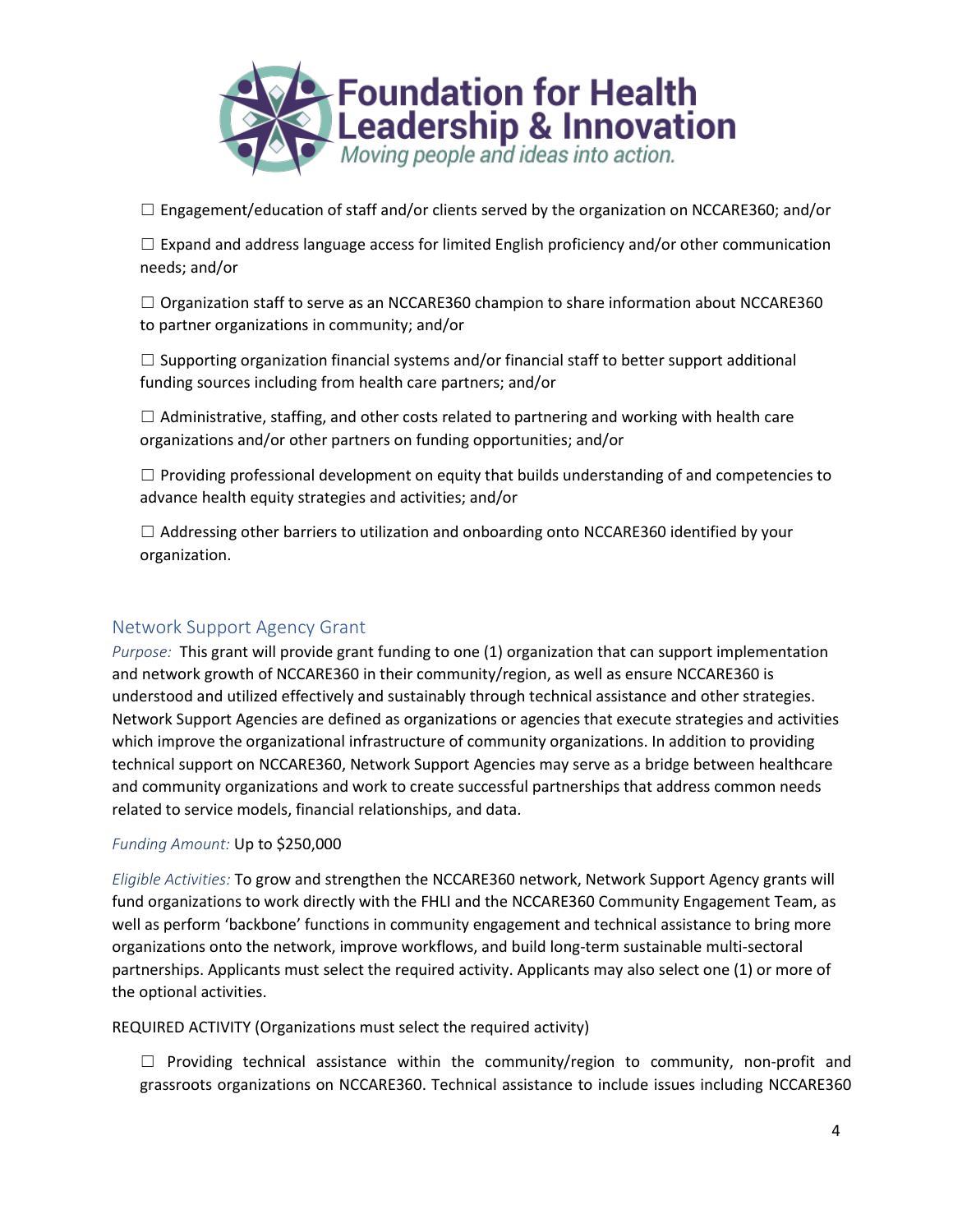

Overview, NCCARE360 data, onboarding/workflow assistance, data privacy/security, communication/engagement support, etc.

OPTIONAL ACTIVITIES (Organizations may select one (1) or more additional optional activities)

 $\Box$  Providing technical assistance on multi-sector partnership development. Support community organizations in using NCCARE360 to develop their value proposition and working with healthcare and other sectors to grow fiscal capacity and develop additional sustainable funding models. This could Support Network Support Agencies that serve as community leaders on NCCARE360 and provide additional technical assistance and training; and/or

 $\Box$  Providing professional development on equity that builds understanding of and competencies to advance health equity strategies and activities; and/or

 $\Box$  Providing technical assistance on creating equity plans that articulate how the work of a community organization will advance health equity and improve health equity outcomes; and/or

 $\Box$  Subcontracting to organizations that can provide technical expertise; and/or

 $\Box$  Deploying referral specialist(s) to health systems to provide health and human services information to and perform referrals for persons in need with the intent to link those persons to appropriate resources for assistance using NCCARE360; and/or

 $\Box$  Other activities to support organizations in your community use NCCARE360 and/or create crosssectoral partnerships with healthcare or other community organizations

# SECTION 4. Grant Application Process

### Eligible Entities

Applicants for either the Community Grant or the Network Support Agency Grant include any tribal government, community-based, public or private nonprofit, tax-exempt organization (including faithbased), school system or local government agency that is duly incorporated and registered under North Carolina Statutes. Applicant organizations will be required to submit their: (1) Employer Identification Number (EIN), (2) IRS Determination letter for 501(c)(3), and (3) NC Solicitation License or exemption letter. Eligible organizations may not discriminate on the basis of race, ethnicity, religion, sex, sexual orientation, gender identify/expression, age or national origin in their staffing policies, use of volunteers or provision of services.

Applicants must deliver services in one of the following counties: Alamance, Caswell, Chatham, Davidson, Forsyth, Guilford, Orange, Randolph, or Rockingham.

All organizations that receive funding from the Community Organization Grant must either already be onboarded onto NCCARE360 or commit to being onboarded within 60 days of contract execution.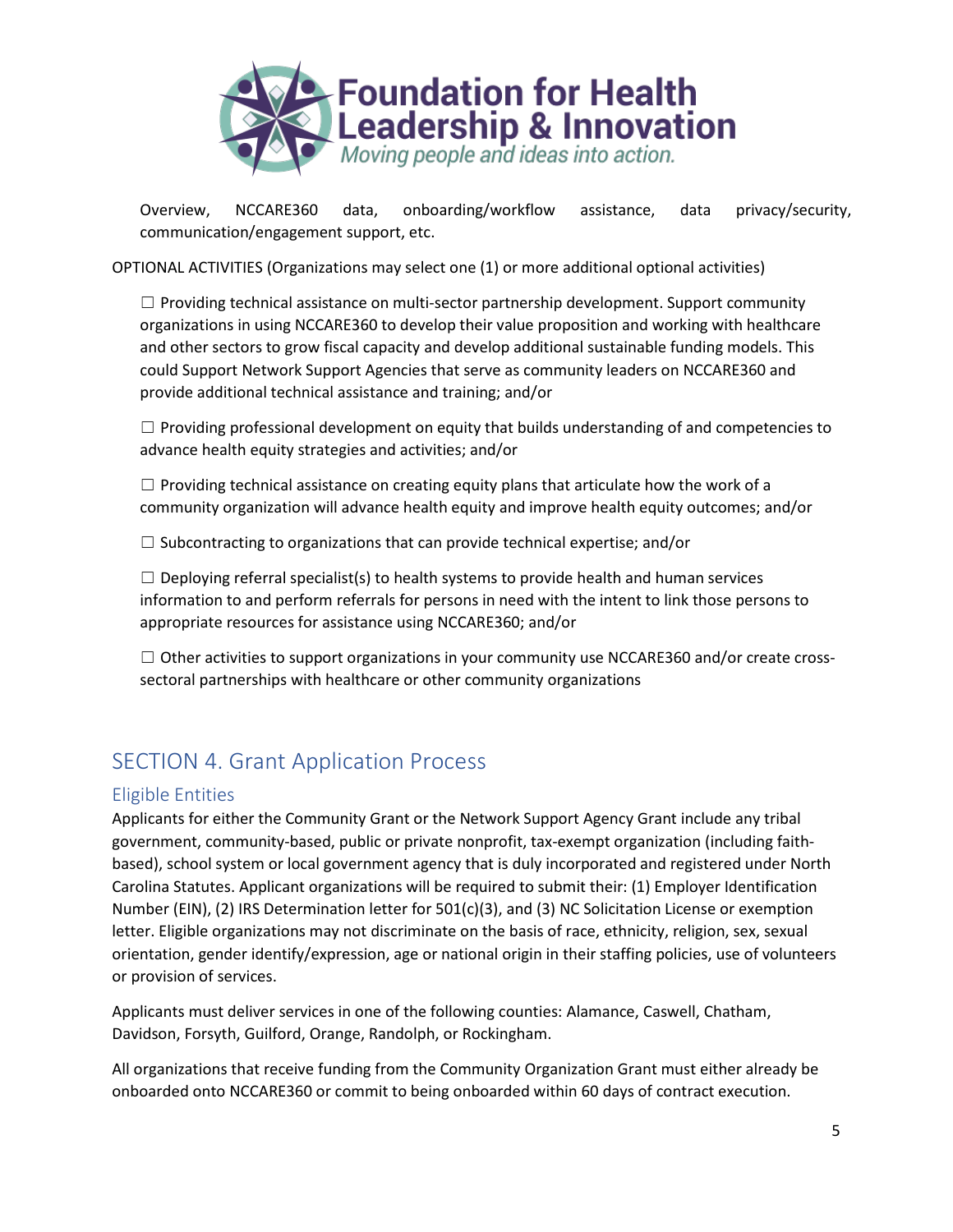

Failure to onboard to NCCARE360 within 60 days will require the organizations to return the full amount of the grant funds awarded within 30 days. Network Support Agencies may be required to onboard onto NCCARE360 depending on their community role.

Network Support Agencies must apply to serve one or more of the eligible counties (i.e., Alamance, Caswell, Chatham, Davidson, Forsyth, Guilford, Orange, Randolph, or Rockingham.) It is preferred, but not required that Network Support Agencies cover a region of more than one county.

# Timeline

| <b>Process</b>                     | <b>Deadline</b>                                  |
|------------------------------------|--------------------------------------------------|
| Release RFA                        | Monday, April 25, 2022                           |
| <b>Application Period</b>          | Monday, April 25, 2022 - Wednesday, May 18, 2022 |
| <b>RFA Questions Due</b>           | Friday, April 29, 2022 (5:00 pm)                 |
| RFA Questions and Responses Posted | Tuesday, May 3, 2022 (5:00pm)                    |
| <b>Applications Due</b>            | Wednesday May 18, 2022 (1:00 pm)                 |
| <b>Award Announcement</b>          | Wednesday May 25, 2022                           |
| <b>Contract Period</b>             | Executed Contract Date - May 21, 2023            |

# RFA Questions and Answers

Questions related to the RFA can be submitted electronically t[o RFP@foundationhli.org.](mailto:RFP@foundationhli.org) Include your name and organization in the subject line of the email. All questions must be received by 5:00 PM (EST) on Friday, April 29, 2022. Submissions will be confirmed by reply email. FHLI will post all questions and answers to the FHLI website by 5:00 PM (EST) on Tuesday, May 3, 2022. The Q&A document will not note which organization sent each question.

The written questions and answers posted on the FHLI website shall constitute an addendum to this RFP.

# Deadline for Applications

Organizations must submit an electronic copy of their application in PDF format to [RFP@foundationhli.org](mailto:RFP@foundationhli.org) by 1:00 PM on Wednesday, May 18, 2022. Submissions will be confirmed by reply email. Late proposals will not be evaluated.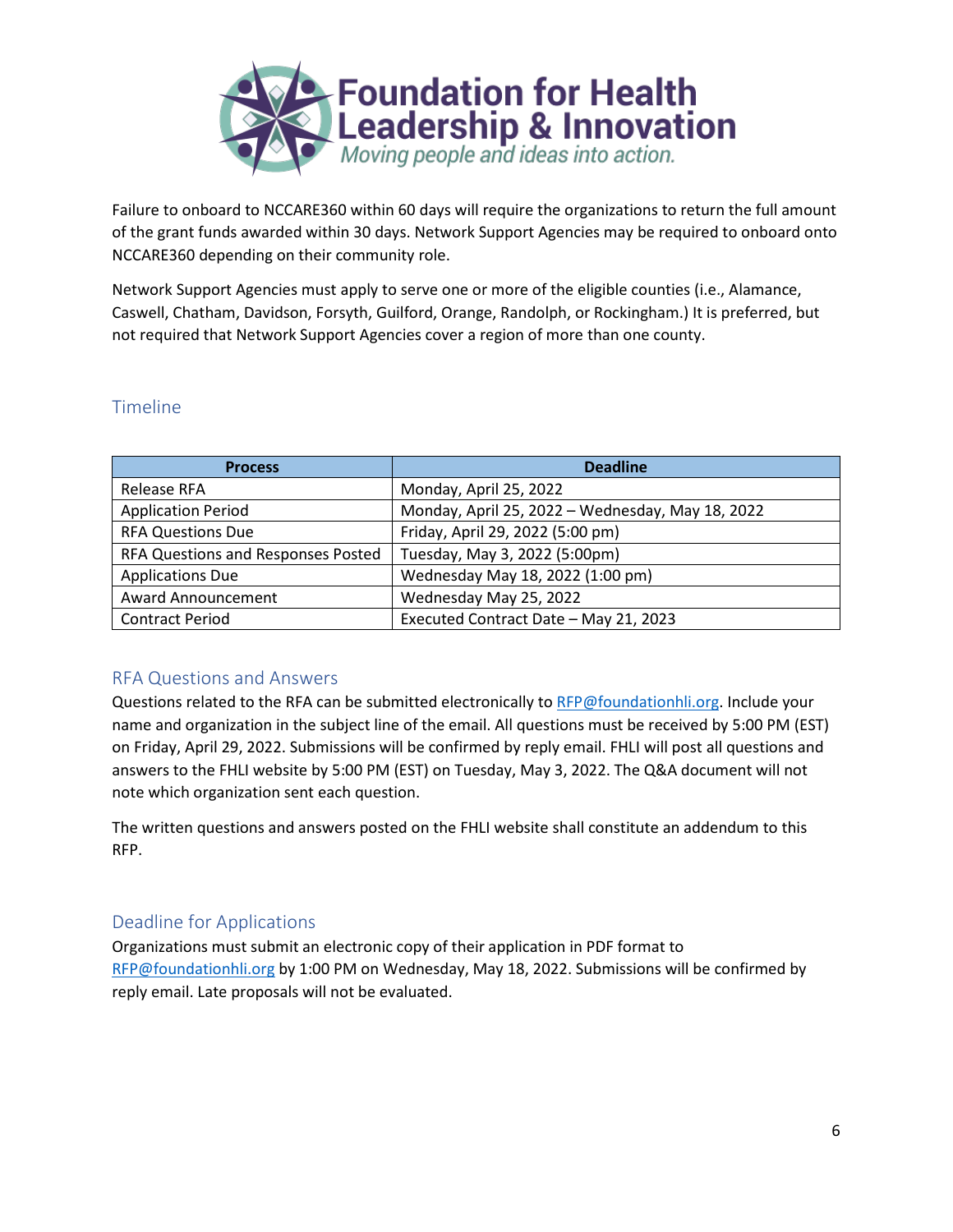

# Submission Process and Requirements

The following project components must be included in your application to be considered. Incomplete applications may be eliminated. Applications must be submitted using the application template in Attachment A or Attachment B depending on the grant application for which the organization is applying. Organizations applying for both the Community Organization Grant and the Network Support Agency grant must submit both applications.

- 1. Executive Summary (Maximum 1 page)
- 2. Organization Profile (provide answers using the template below)—3 pages per vendor
- 3. Grant Eligibility (1) Employer Identification Number (EIN), (2) IRS Determination letter for 501(c)(3), and (3) NC Solicitation License or exemption letter must be submitted.
- 4. Program Description and Project Plan
- 5. Response to Application Questions
- 6. Timeline (provide answers using the template below) 3 pages maximum
- 7. Budget and Budget Justification
- 8. Conflicts of Interest (Applicants MUST provide a listing of current employees and board members. Also, please describe in detail any potential conflicts of interest relating to employees, board members, and financial obligations.)
- 9. Optional: Letters of support

# Funding Restrictions

Restrictions that must be considered while planning the programs and writing the budget are:

- Recipients may not use funds for research.
- Recipients may not use funds for clinical care except as allowed by law.
- Generally, recipients may not use funds to purchase furniture or equipment (except desktop, laptop, tablet). Any such proposed spending must be clearly identified in the budget.
- Reimbursement of pre-award costs generally is not allowed.
- Other than for normal and recognized executive-legislative relationships, no funds may be used for:
	- $\circ$  publicity or propaganda purposes, for the preparation, distribution, or use of any material designed to support or defeat the enactment of legislation before any legislative body
	- $\circ$  the salary or expenses of any grant or contract recipient, or agent acting for such recipient, related to any activity designed to influence the enactment of legislation, appropriations, regulation, administrative action, or Executive order proposed or pending before any legislative body

CDC General Terms and Conditions[: https://www.cdc.gov/grants/documents/General-Terms-and-](https://www.cdc.gov/grants/documents/General-Terms-and-Conditions-Non-Research-Awards.pdf)[Conditions-Non-Research-Awards.pdf](https://www.cdc.gov/grants/documents/General-Terms-and-Conditions-Non-Research-Awards.pdf)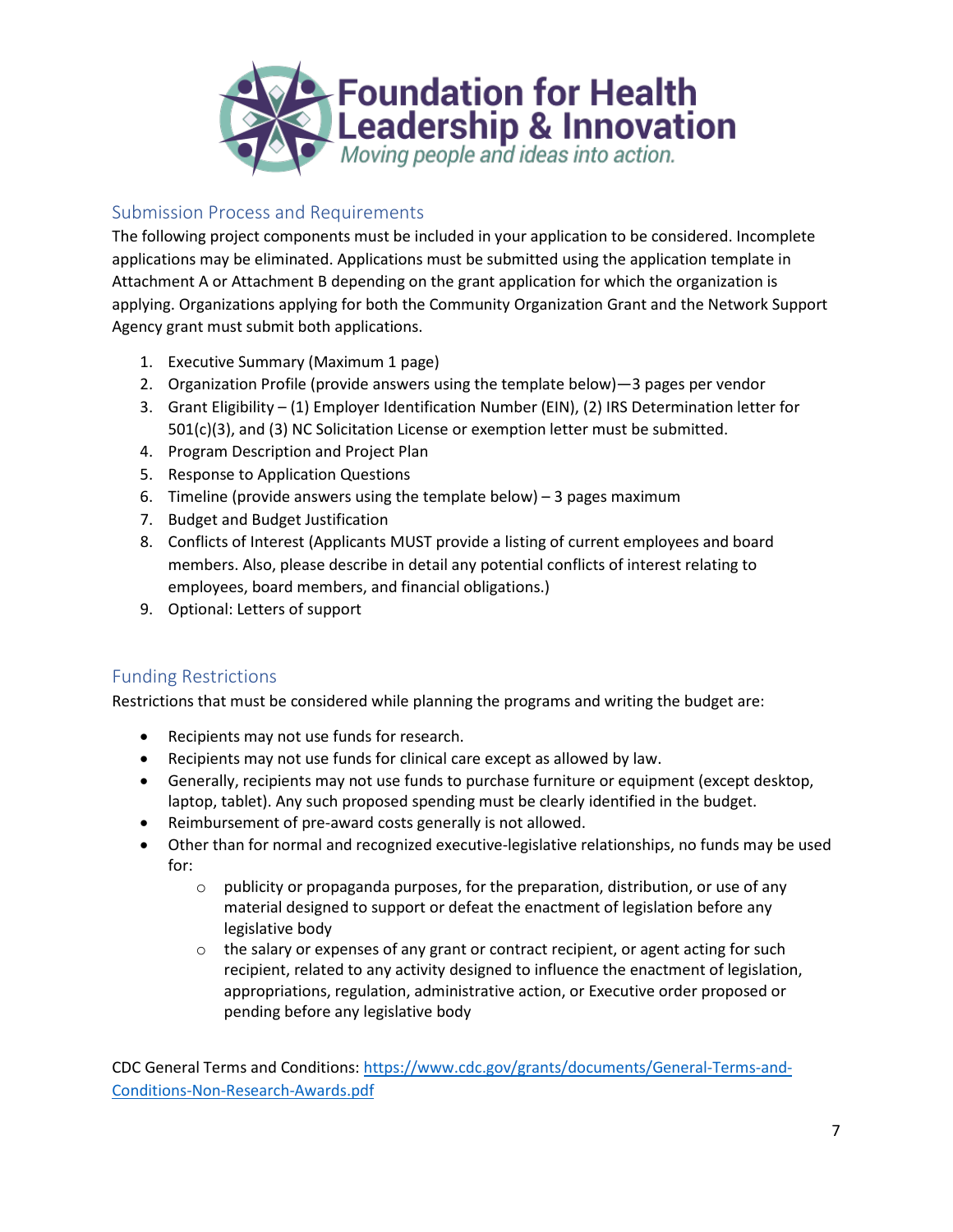

# Evaluation Criteria

#### **Proposals will be evaluated on the basis of the following criteria:**

- 1. Organizational considerations:
	- a. Organizations must meet all eligibility requirements. Applications from organizations that do not meet eligibility requirements will not be considered.
	- b. Relationships & experience: Applicants should be able to demonstrate established relationships and experience working with individuals and families to meet their needs across many sectors. Applicants that have experience serving historically marginalized populations will be prioritized. Priority will be given to NC-established and based organizations.
	- c. Capacity: Applicants should be able to demonstrate organizational capacity (staff and/or volunteers) to implement the proposed plan of action.
	- d. Representation: Organizational and/or project leadership is reflective of the community the proposal is focused on.
	- e. Budget size: Proposed budget seems reasonable and well justified to meet the goals of the project.
	- f. Network Needs: While all organizations are eligible to apply, priority will be given to organizations that fill an identified need in the network.
- 2. Project Plan: Clarity on strategy and how funding will be used to meet the goals of the program.
- 3. Vision: An overall vision aligned with the goals of NCCARE360, growing the NCCARE360 network, fostering cross-sector partnerships, etc.

# Monthly Reporting

All organizations selected for either the Community Organization Grant or the Network Support Agency Grant must report monthly progress reports and invoices by the  $5<sup>th</sup>$  of the following month.

Program progress reports will be electronically emailed to LaQuana Palmer, Program Director of NCCARE360, Foundation for Health Leadership and Innovation.

Contact: [LaQuana.Palmer@foundationhli.org](mailto:LaQuana.Palmer@foundationhli.org)

All budget reports and invoices will be electronically emailed to Kim Barner, Finance Coordinator, Foundation for Health Leadership and Innovation.

Contact: [Kim.Barner@foundationhli.org](mailto:Kim.Barner@foundationhli.org)

# Section 5: Contract Agreement

Organizations that receive funding will agree to the following provisions: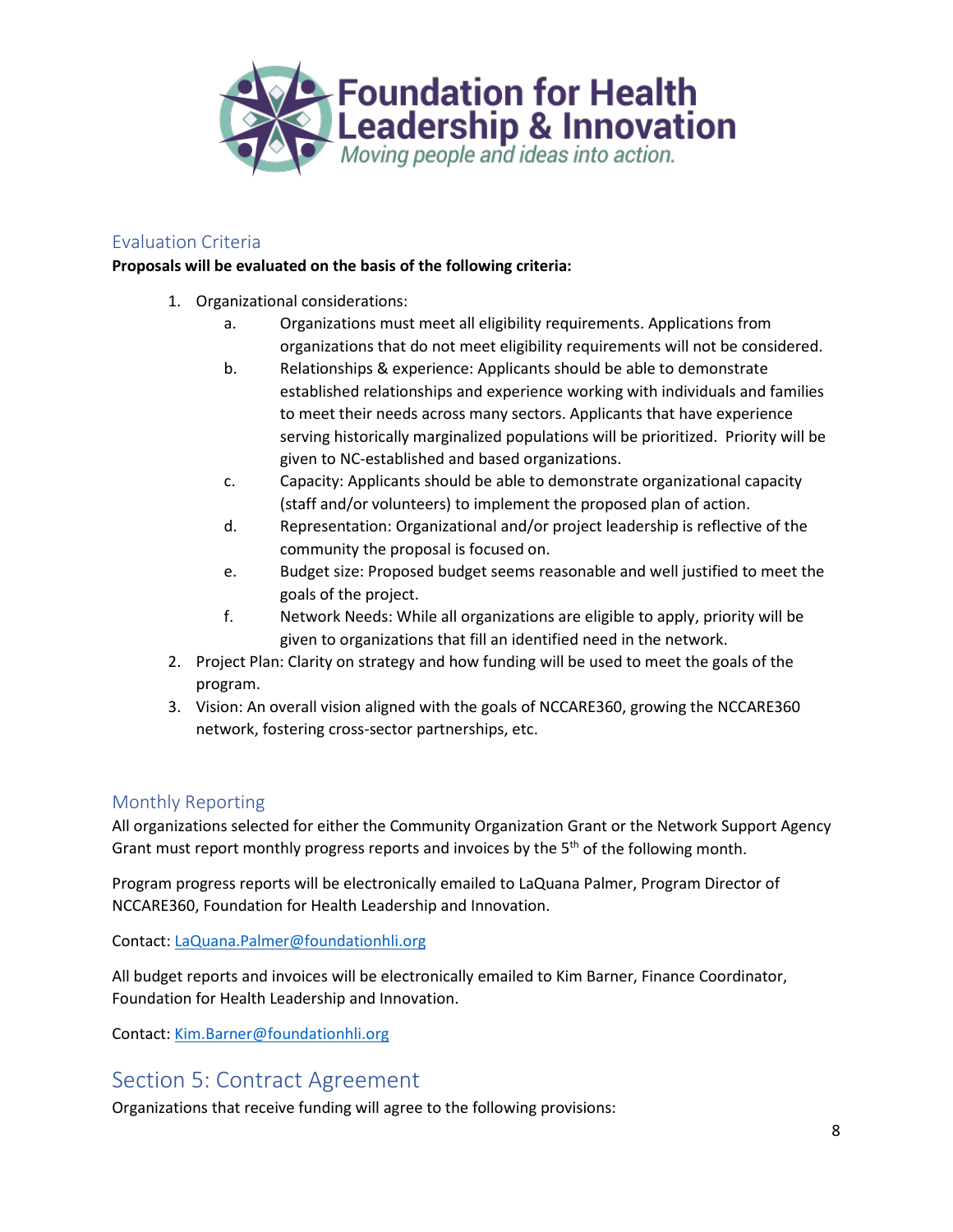

- Coordinate with the Foundation for Health Leadership and Innovation, the NC Department of Health and Human Services, Unite Us, NC 2-1-1, and other program partners.
- Submit monthly reports to FHLI in accordance with guidelines and reporting schedule to be provided by FHLI.
- Submit monthly invoices and backup documentation to FHLI for the previous month by the 5th of the month to receive reimbursement.
- Use communications language and materials provided through FHLI, Unite Us, and/or other program partners and use the name and trademarks of FHLI, Unite Us and other program partners only in accordance with instructions that may be provided from time to time. Newly created communications language and materials must be approved by FHLI.
- Share best practices and lessons learned with FHLI and, as relevant, other program partners.
- Provide a final grant narrative report after the end of contract in accordance with guidelines to be provided by FHLI. Agree to the terms in the subcontractor agreement included in APPENDIX [1.](https://docs.google.com/document/d/1tJ1Zdwok3KPHUmil8NNfL-Q2kObvVY9wR5A7y99CJaI/edit)

# SECTION 6. GENERAL CONDITIONS

This RFP is issued under the authority of the Foundation for Health Leadership & Innovation. FHLI is not obligated to any course of action as the result of this RFP. Issuance of this RFP does not constitute a commitment by FHLI to award any contract.

The Foundation for Health Leadership & Innovation is not responsible for any costs incurred by any vendors or their partners in the RFP response preparation or presentation.

Information submitted in response to this RFP will become the property of the Foundation for Health Leadership & Innovation. All responses will be confidential and will not be shared with other applicants.

FHLI reserves the right to modify this RFP at any time.

The timeline of contracts and start date are subject to change at FHLI discretion. FHLI will notify the vendors by email of any changes.

The Foundation for Health Leadership & Innovation is receiving funding for these grant opportunities from the North Carolina Department of Health and Human Services.

Following the selection of the organization, FHLI will negotiate a contract with the chosen organizations. FHLI will hold the contract with the selected organization and will maintain oversight over the vendor. If the organization has standard terms and conditions for contracting for FHLI to consider, please include them in your RFP submission.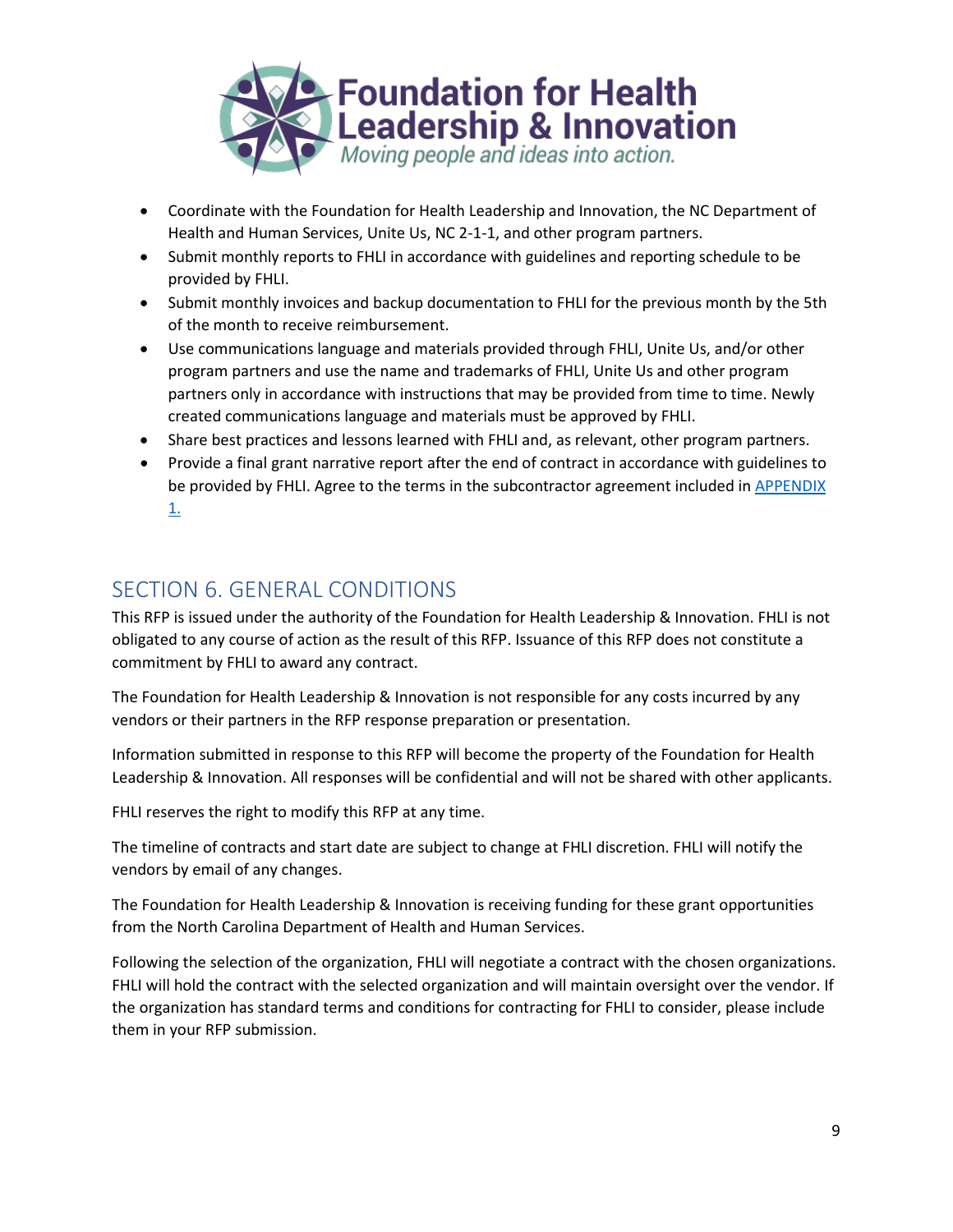

If the vendor does not fulfil its obligations as outlined in this RFP and the contract, FHLI may terminate the contract by giving the other Party (30) days written notice. In the case of contract termination, FHLI will own all North Carolina data.

Vendor agrees to indemnify and hold FHLI harmless from any and all liability, losses, claims or demands that arise from (a) Vendor's misuse of grant funds or other breach of the terms set forth in this RFP or the contract or (b) negligent or willful acts or omissions of Vendor relating to this RFP or the contract that result in injury or damage to any third party.

All proposals submitted shall be subject to the terms and conditions set out in this RFP. FHLI objects to and will not consider any additional terms and conditions submitted with any proposal. Do not attach any additional terms and conditions. By execution and delivery of a proposal, the vendor agrees that any additional terms and conditions, whether submitted purposefully or inadvertently, shall have no force or effect unless FHLI has expressly restated the additional terms and conditions and has accepted them in writing.

The contract to be awarded as a result of this RFP shall consist of: (1) this RFP and the materials incorporated into this RFP; (2) the Addenda to this RFP, if any; and (3) the successful vendor's proposal. In the event of a conflict between or among any of these documents, the terms of the Addenda to the RFP, if any, shall have the highest precedence; the RFP shall have the second highest precedence; and the vendor's proposal shall have the third highest precedence. These documents shall constitute the entire agreement between the parties and supersede all other prior oral or written statements or agreements. Notwithstanding any other provisions of this RFP to the contrary, FHLI may, in its discretion, use the best and final offer (BAFO) process to issue supplemental requests for BAFO seeking specific, additional information from one or more potential vendors, with responses due by a certain time and date as indicated in the request.

#### **Confidentiality and Prohibited Communication During Evaluation**

During the evaluation period—from the date proposals are opened through the date the contract is awarded—each organization submitting a proposal (including its representatives, sub-contractors and/or suppliers) is prohibited from having any communications with any person inside or outside the using agency, issuing agency, other office, or body (including the purchaser named above), or private entity, if the communication refers to the content of organization's proposal or qualifications, the contents of another organization's proposal, another organization's qualifications or ability to perform the contract, and/or the transmittal of any other communication of information that could be reasonably considered to have the effect of directly or indirectly influencing the evaluation of proposals and/or the award of the contract. Organizations not in compliance with this provision shall be disqualified from contract award, unless it is determined in the FHLI's discretion that the communication was harmless, that it was made without intent to influence and that the best interest of the FHLI would not be served by the disqualification. An organization's proposal may be disqualified if its sub-contractor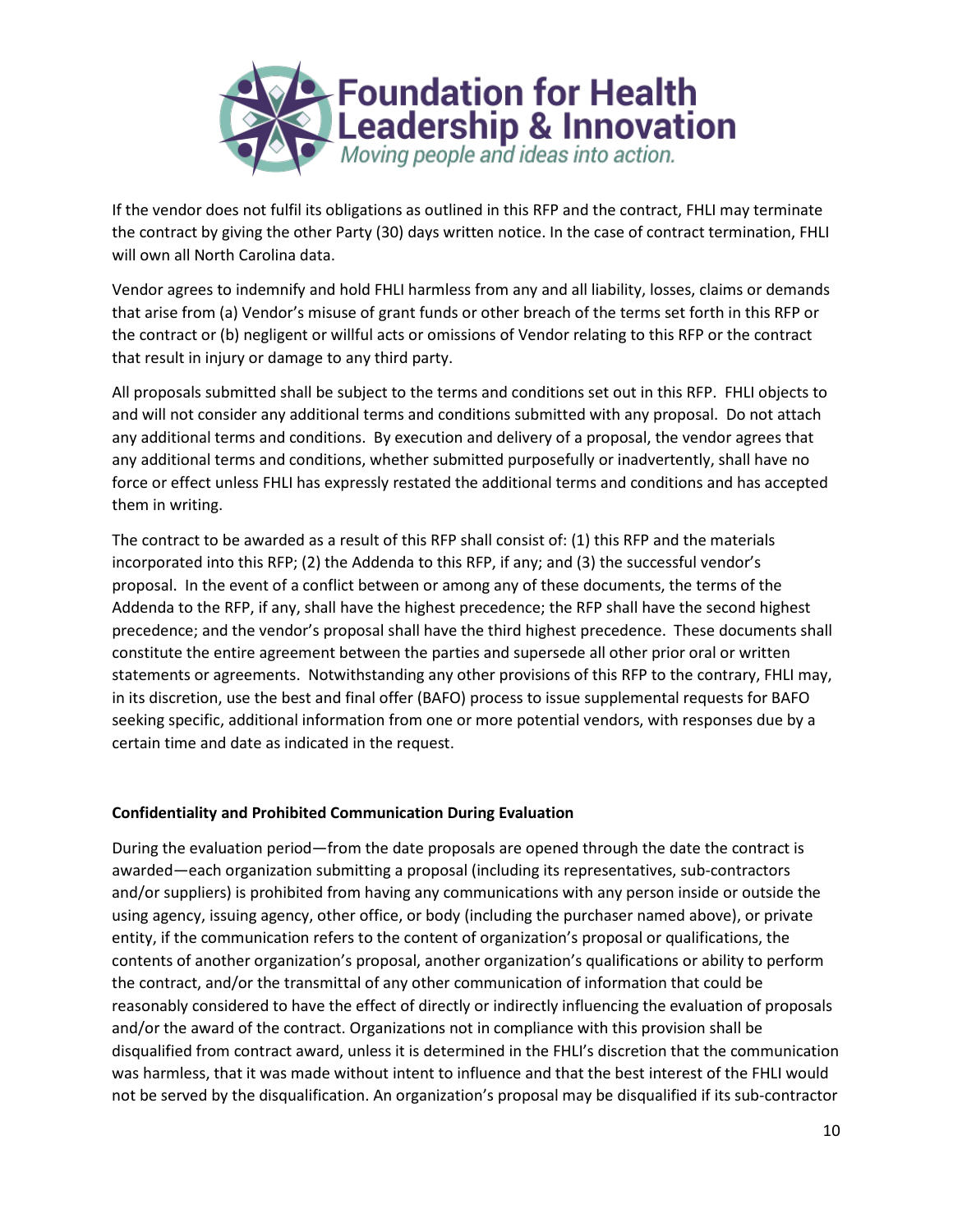

and supplier engage in any of the foregoing communications during the time that the procurement is active (i.e., the issuance date of the procurement to the date of contract award). Only those discussions, communications or transmittals of information authorized or initiated by the issuing agency for this RFP or general inquiries directed to the purchaser regarding requirements of the RFP (prior to proposal submission) or the status of the contract award (after submission) are excepted from this provision.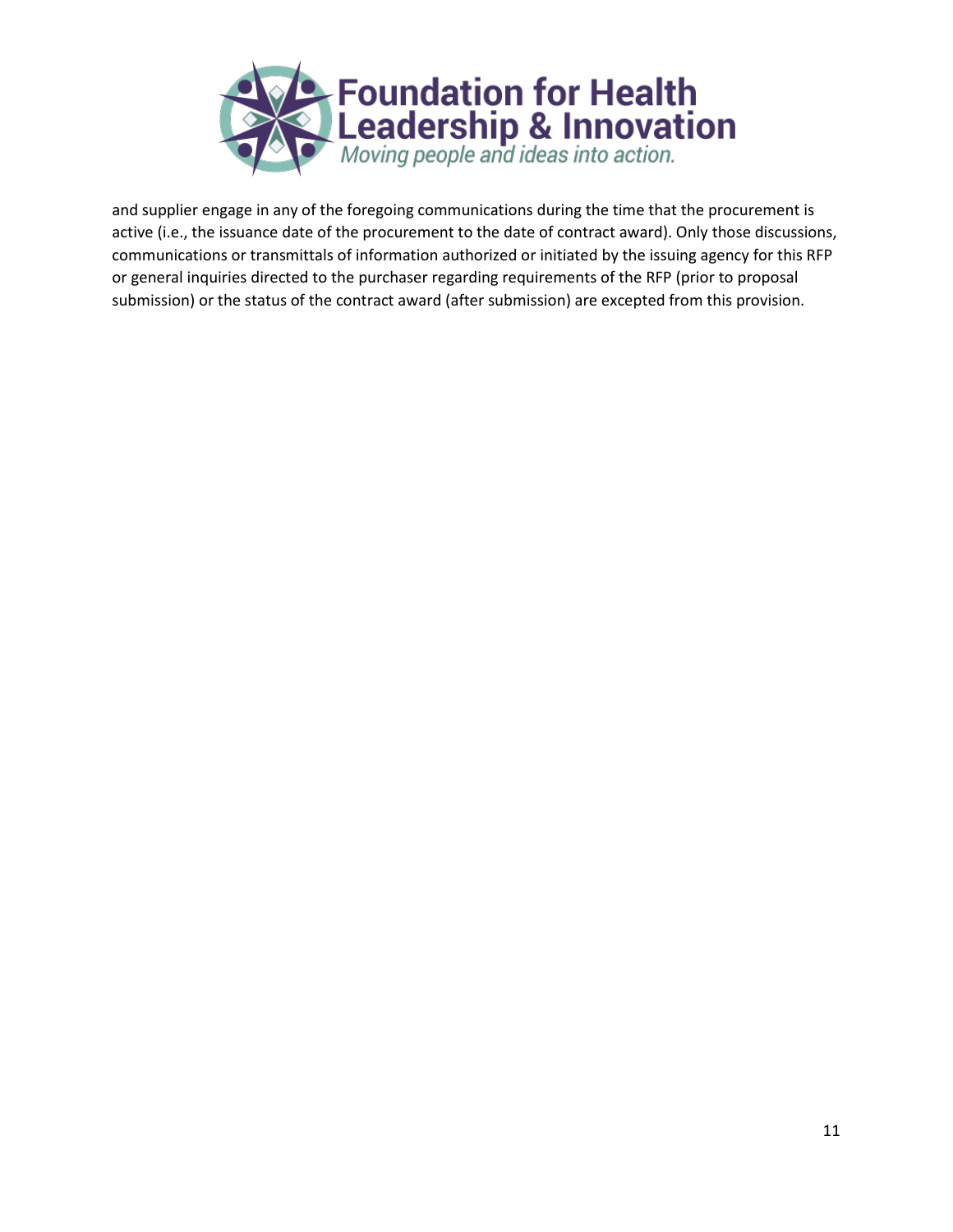

## **APPENDIX A. Community Grant Application**

#### **The following sections of the application must be complete:**

- 1. Executive Summary 1 page maximum
- 2. Organization Profile (provide answers using the template below)—3 pages per vendor
- 3. Grant Eligibility (1) Employer Identification Number (EIN), (2) IRS Determination letter for 501(c)(3), and (3) NC Solicitation License or exemption letter must be submitted.
- 4. Program Description and Project Plan
- 5. Response to Application Questions
- 6. Timeline 3 pages maximum
- 7. Budget
- 8. Conflicts of Interest
- 9. Optional: Letters of support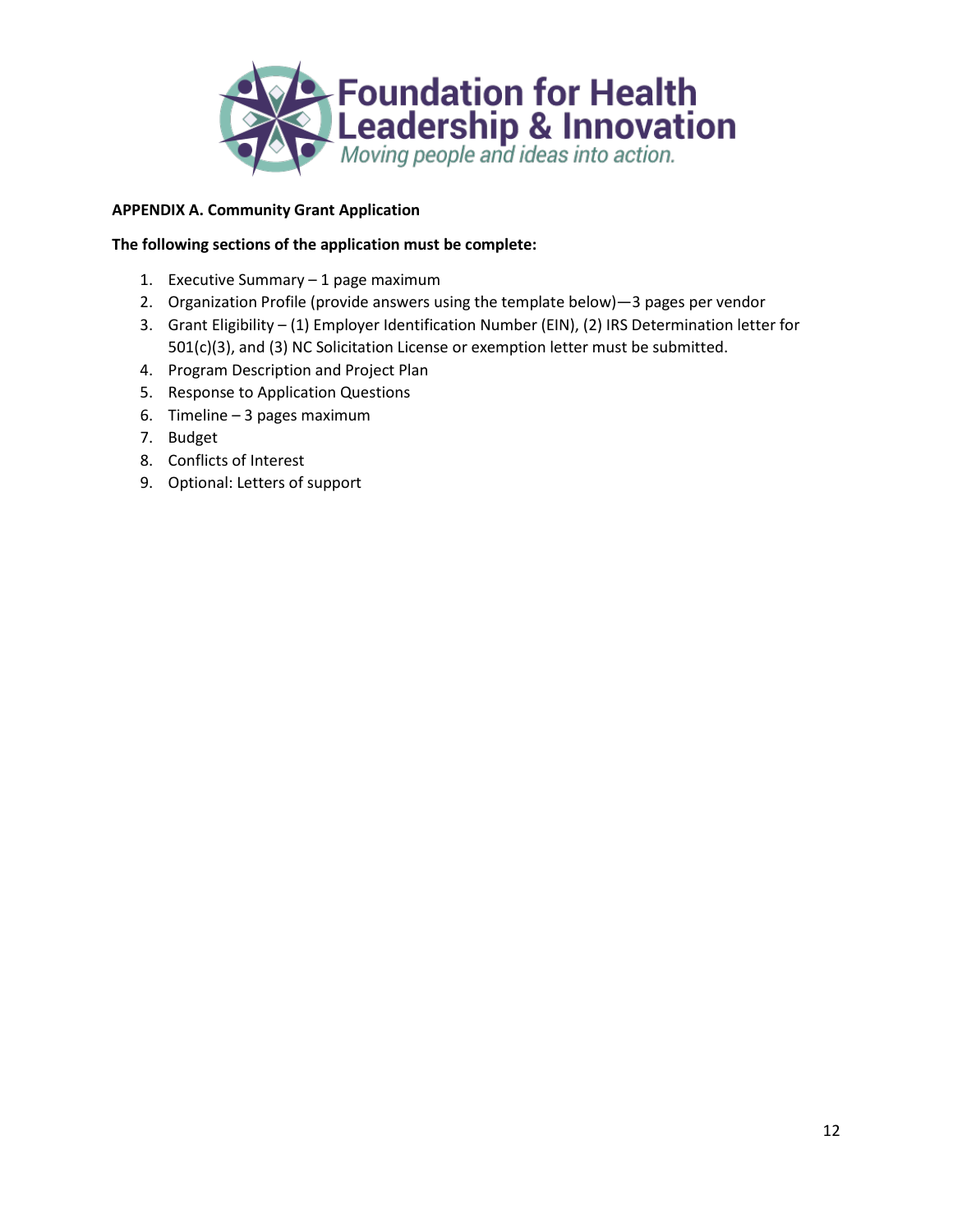

#### **EXECUTIVE SUMMARY**

Click here to enter text.

#### **ORGANIZATION PROFILE**

Using the template below, please provide the requested information on your organization. In the case of organizations partnering on this proposal, please submit one profile per organization.

| <b>General Information</b> |  |
|----------------------------|--|
| Name                       |  |
| Address (Headquarters)     |  |
| Main Telephone Number      |  |
| Website                    |  |

| Parent Company Information (if applicable) |  |
|--------------------------------------------|--|
| Name                                       |  |
| Address                                    |  |
| Main Telephone Number                      |  |
| Website                                    |  |

| <b>Executive Director Contact</b> |  |
|-----------------------------------|--|
| Name                              |  |
| Title                             |  |
| Address                           |  |
| <b>Telephone Number</b>           |  |
| <b>Email Address</b>              |  |

| <b>Main Contact for Grant</b> |  |
|-------------------------------|--|
| Name                          |  |
| Title                         |  |
| Address                       |  |
| <b>Telephone Number</b>       |  |
| <b>Email Address</b>          |  |

#### **GRANT ELIGIBILITY**

**Please check that your organization meets each of the following eligibility criteria. If your organization does not meet each of the following, you are not eligible to apply.**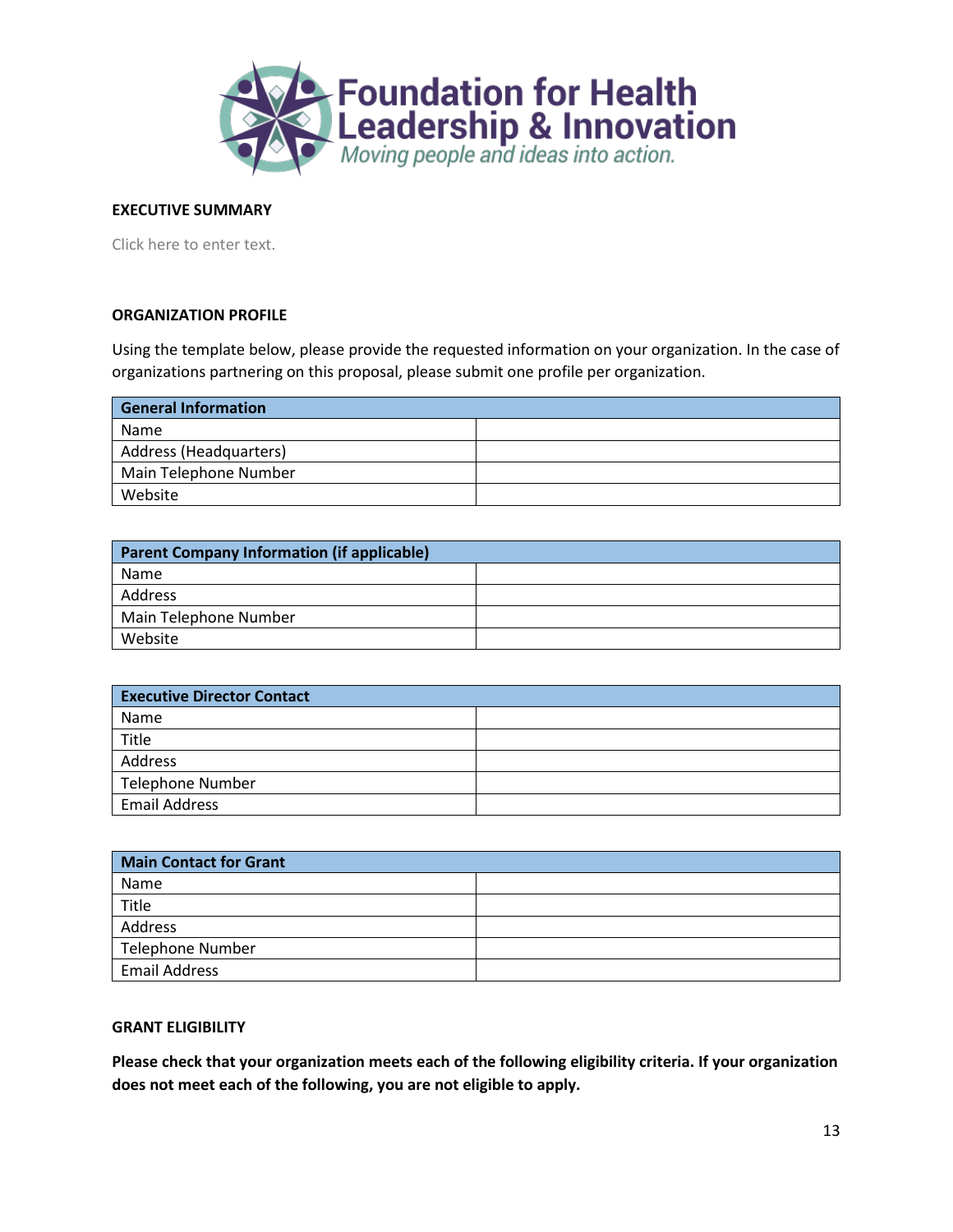

 $\Box$  Organization is a North Carolina-based community or grassroots organizations, which may include any tribal government, community-based, public or private nonprofit, tax-exempt organization (including faith-based), school system or local government agency that is duly incorporated and registered under North Carolina Statutes. Please attach proof of status in the form of (1) Employer Identification Number (EIN), (2) IRS Determination letter for 501(c)(3), and (3) NC Solicitation License or exemption letter.

 $\Box$  Organization is located in or serves one or more of the following counties: Alamance, Caswell, Chatham, Davidson, Forsyth, Guilford, Orange, Randolph, Rockingham.

 $\Box$  Organization is currently on NCCARE360 or is willing to onboard within 60 days of contract execution.

#### **PROGRAM DESCRIPTION AND PROJECT PLAN**

**Project Title:** Click here to enter text.

**Project Summary** (LIMIT: 50 Words): Click here to enter text.

**Project Plan:** Click here to enter text.

**Service Area: Of the counties included for this project, which counties do you serve? (check all that apply)**

- □ Alamance
- □ Caswell
- □ Chatham
- ☐ Davidson
- ☐ Forsyth
- ☐ Guilford
- ☐ Orange
- ☐ Randolph
- $\Box$  Rockingham

**Project Components:** Indicate which of the allowed grant activities listed below you are proposing to use grant funds to implement and accomplish within the funding amount requested, and the project timeline of the executed contract date through May 21, 2023. Applicants must select the required activity. Applicants may also select one (1) or more of the optional activities.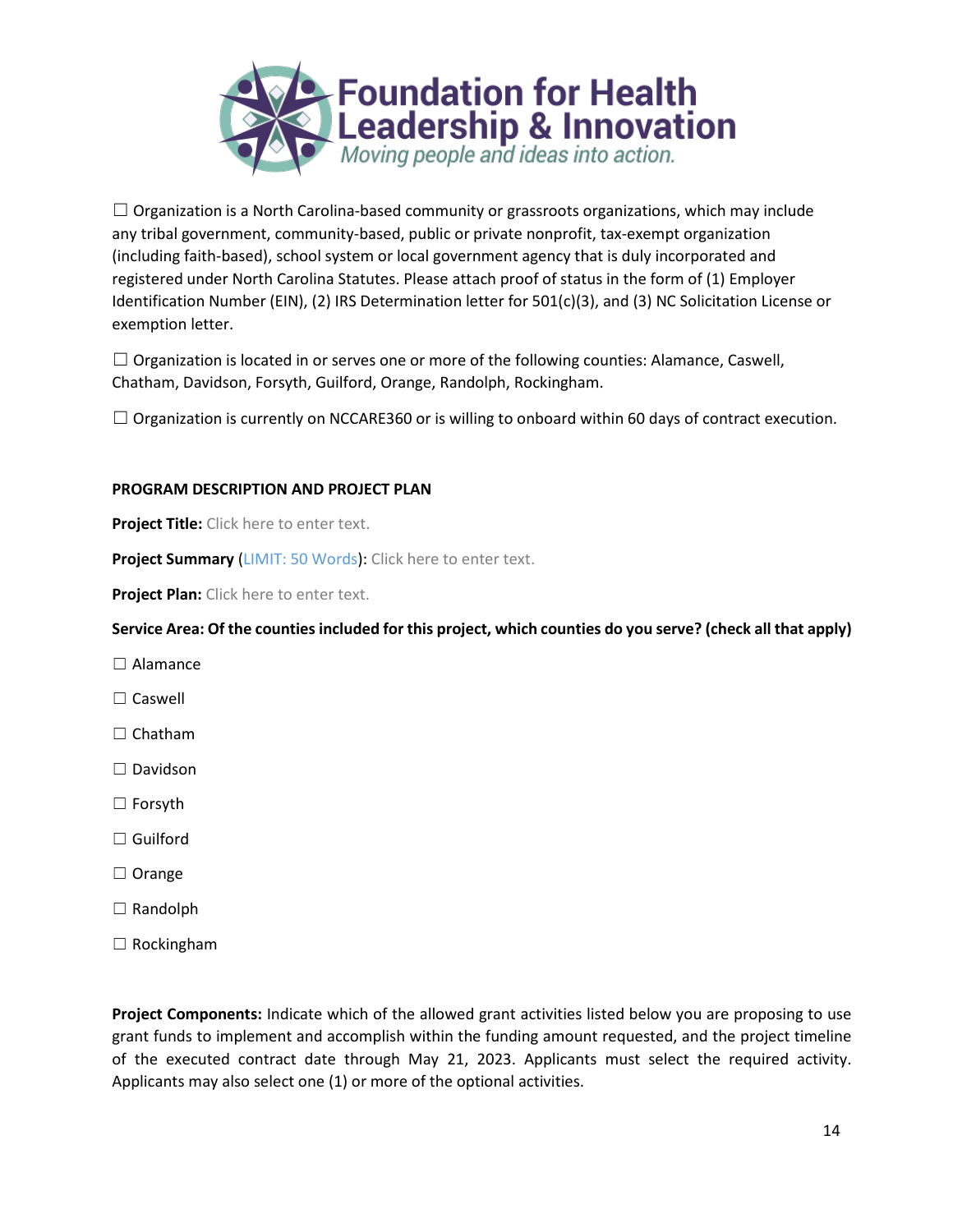

REQUIRED ACTIVITY (Organizations must select the required activity)

1.  $\Box$  Onboarding onto or increasing use of NCCARE360 in organization programs and workflows. Costs could relate to administrative, staffing, and/or other relevant costs pertaining to NCCARE360 implementation, workflow planning, staff training, and quality improvement.

OPTIONAL ACTIVITIES (Organizations may select one (1) or more additional optional activities)

- 2.  $\Box$  Providing additional direct services stemming from accepting additional referrals through NCCARE360 (e.g., funding for additional food boxes for a food pantry or case manager time for a housing provider due to increased referrals to the organization); and/or
- 3.  $\Box$  Engagement/education of staff and/or clients served by the organization on NCCARE360; and/or
- 4.  $\Box$  Expand and address language access for limited English proficiency and/or other communication needs; and/or
- 5.  $\Box$  Organization staff to serve as an NCCARE360 champion to share information about NCCARE360 to partner organizations in community; and/or
- 6.  $\Box$  Supporting organization financial systems and/or financial staff to better support additional funding sources including from health care partners; and/or
- 7.  $\Box$  Administrative, staffing, and other costs related to partnering and working with health care organizations and/or other partners on funding opportunities; and/or
- 8.  $\Box$  Providing professional development on equity that builds understanding of and competencies to advance health equity strategies and activities; and/or
- 9.  $\Box$  Addressing other barriers to utilization and onboarding onto NCCARE360 identified by your organization.

# **Project Description (No more than 3 pages – applicants may type into this form OR attach a project description with their PDF application)**

For each Project Activity selected above, please provide a description of (1) why your organization selected the activity; (2) what your organization plans to do to meet goals of activity and how your organization will use grant funding to accomplish this activity. Make sure to tie each description to the budget narrative to make it as clear as possible the funding needed to achieve each project component.

Click here to enter text.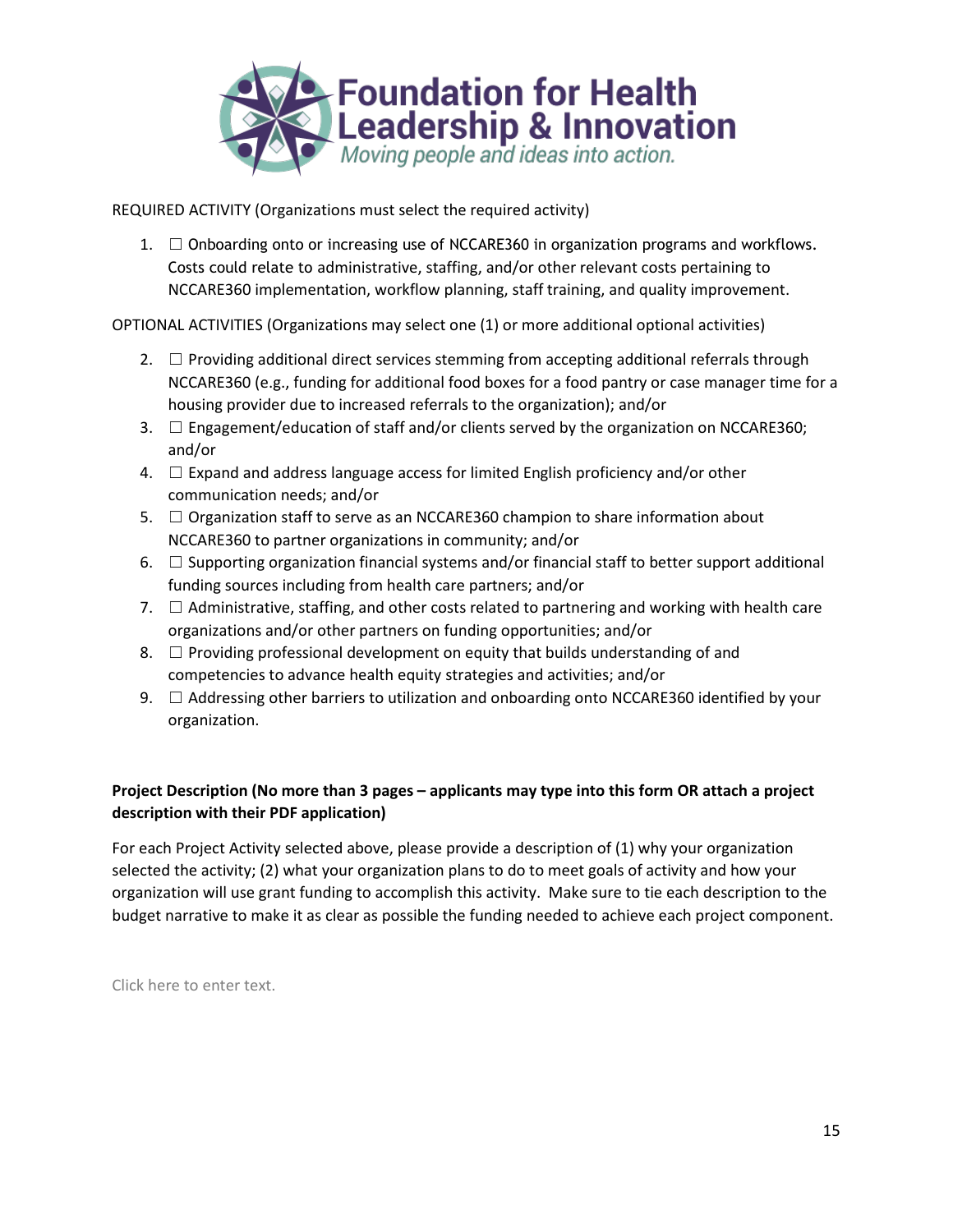

## **NARRATIVE QUESTIONS (No more than 3 pages—applicants may type into this form OR attach a project description with their PDF application)**

Please respond to the following questions.

1. What is your understanding of the vision outlined in the RFP and how will your organization meet these goals?

Click here to enter text.

2. Describe your organization's existing strategy to link communities to resources that address unmet needs in your community. How will NCCARE360 be used as part of these existing workflows?

Click here to enter text.

3. Describe your organization/program engagement with historically marginalized populations and communities.

Click here to enter text.

- 4. What is your organization's experience with NCCARE360 to date?
	- a. Does your organization currently use NCCARE360?

☐ Yes

☐ No

- ☐ I do not know
	- b. Describe any barriers to either onboarding to NCCARE360 or using NCCARE360?

Click here to enter text.

c. Describe how the grant funding will help your organization use NCCARE360 to meet your organization's mission.

Click here to enter text.

5. Describe your organization's relationship with community coalitions and/or partnerships.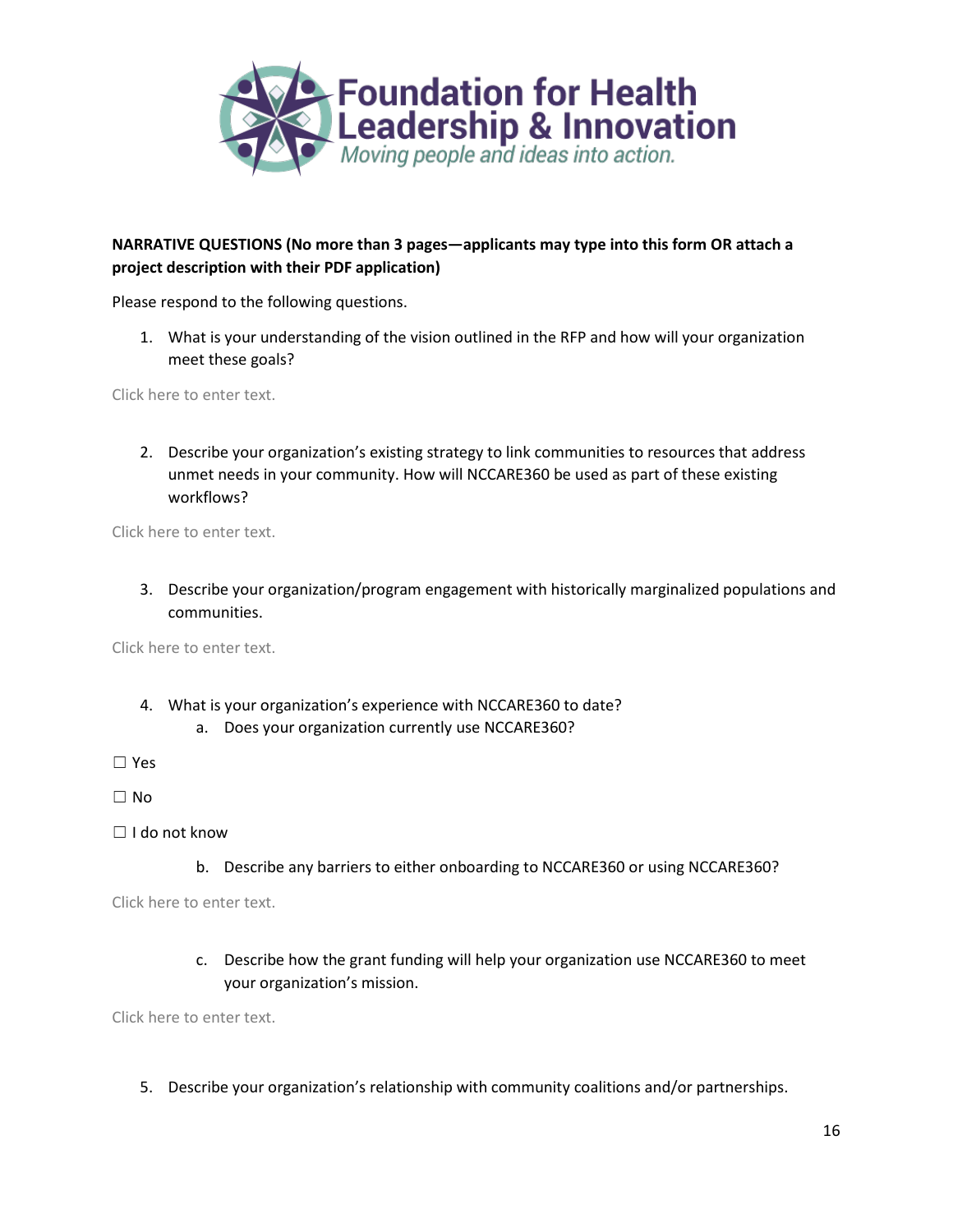

Click here to enter text.

6. Describe your organization's relationships with other organizations across service area (e.g., if you are a food provider, do you currently have close working relationships with housing, transportation, and other providers?). Describe your key community partners and how you work with them today.

Click here to enter text.

7. Do you currently have any relationships with healthcare organizations (e.g., hospitals, health departments, Federally Qualified Health Clinics, health plans (e.g., LME-MCO, Medicaid Pre-Paid Health Plan, Medicare Advantage Plan, Blue Cross Blue Shield of NC, etc.)? If so, please describe current relationship including funding arrangements (e.g., contracts, grants, etc.).

Click here to enter text.

8. Does your organization anticipate that it will partner with healthcare organizations in the next 2 – 3 years? Please describe.

Click here to enter text.

9. Describe your organizational sustainability strategy post-grant period. Click here to enter text.

#### **PROJECT TIMELINE**

The contract timeline for executing project goals and objectives is the executed contract date – May 21, 2023. Submit the timeline for executing your organization's project plan. (**applicants may type into this form OR attach a description with their PDF application)**

Click here to enter text.

#### **BUDGET**

Using the budget template for the grant application, provide a twelve (12) month budget for your program that includes a budget estimate for ongoing costs (first tab) and a budget justification narrative explanation of each of the components of the budget, which justifies the cost in terms of the proposed work (second tab).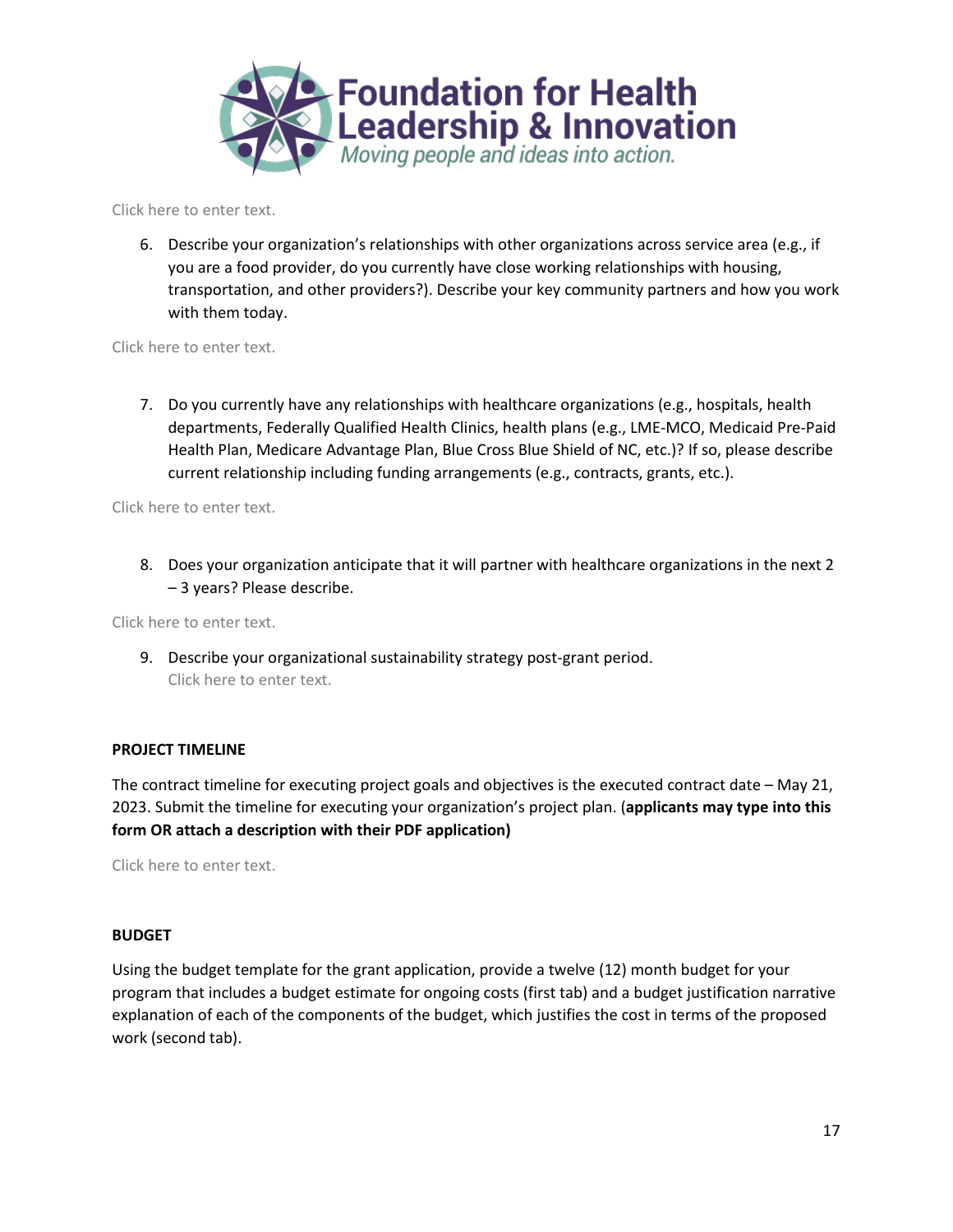

Make sure your budget includes the following areas: initial programmatic build and customizing costs of staffing needs, organization and community engagement, on-going organizational and/or programmatic technical assistance, general supplies, and any additional costs.

### **Conflicts of Interest**

DISCLOSURE OF CONFLICTS OF INTEREST: The Contractor shall disclose any known financial conflicts of interest, or perceived financial conflicts of interest, at the time they arise, as follows:

- a. Applicants MUST provide a listing of current employees and board members. Also, please describe in detail any potential conflicts of interest relating to employees, board members, and financial obligations.
- b. Disclose any relationship to any business or associate to whom the organization is currently doing business that creates or may give the appearance of a conflict of interest related to the submission of the organization's proposal.
- c. By submitting the proposal, the organization certifies that it shall not knowingly take any action or acquire any interest, either directly or indirectly, that will conflict in any manner or degree with the selection process.
- d. All notices required by this Section must be provided to the FHLI with the submission of the proposal.

## **LETTERS OF SUPPORT (Optional) - applicants may attach the letters of support with their PDF application**

The letter of support should include a statement that identifies the project, indicates the relationship with the organization, and a description of the partner organization's commitment to championing or supporting the project strategies, goals, objectives, and/or activities highlighted in the grant application.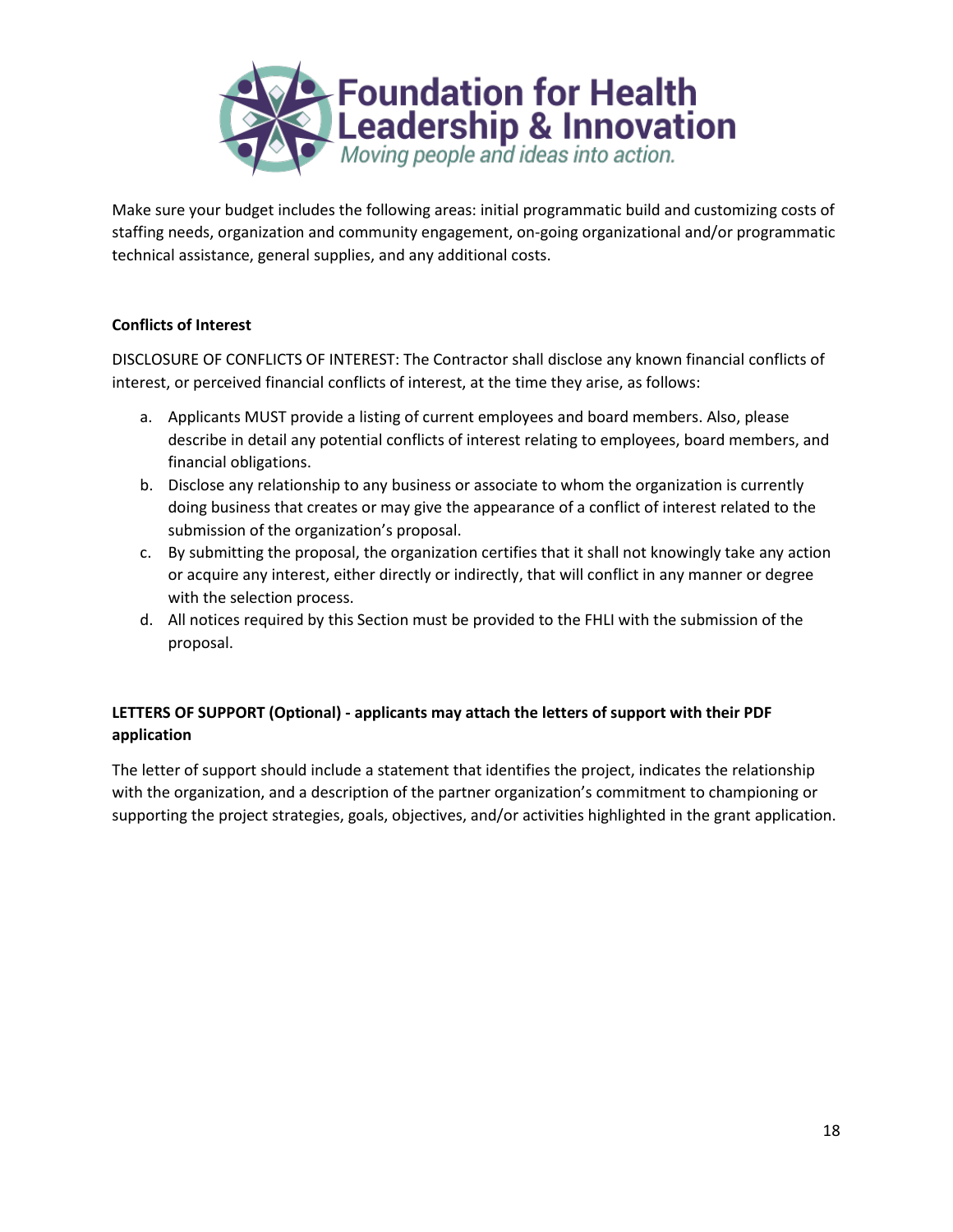

## **APPENDIX B. Network Support Agency Grant Application**

#### **The following sections of the application must be complete:**

- 1. Executive Summary 1 page maximum
- 2. Organization Profile 3 pages per vendor
- 3. Grant Eligibility (1) Employer Identification Number (EIN), (2) IRS Determination letter for 501(c)(3), and (3) NC Solicitation License or exemption letter must be submitted.
- 4. Program Description and Project Plan
- 5. Narrative Questions
- 6. Project Timeline 3 pages maximum
- 7. Budget and Budget Justification
- 8. Conflicts of Interest
- 9. Option: Letters of Support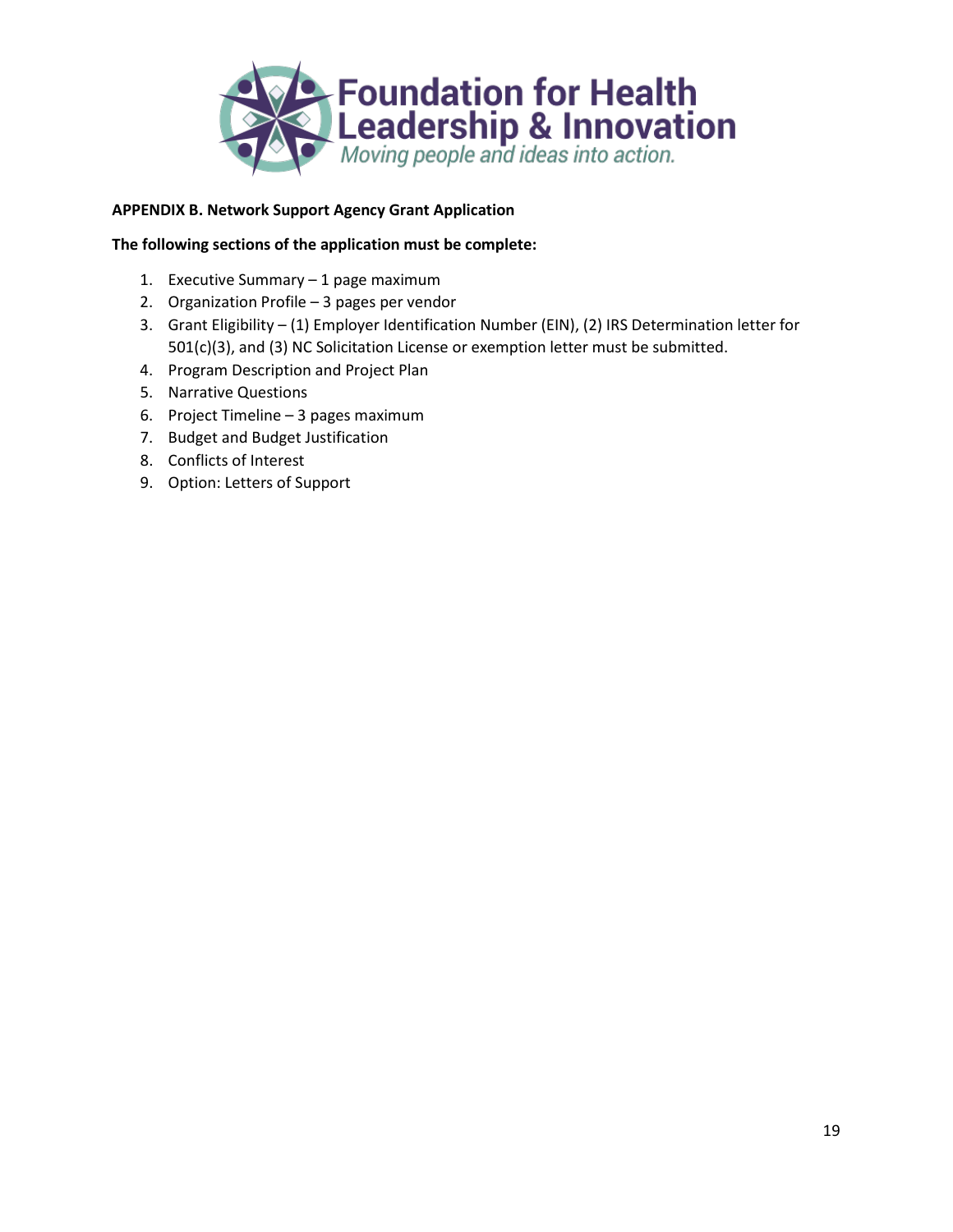

## **EXECUTIVE SUMMARY (MAXIMUM 1 PAGE)**

Click here to enter text.

#### **ORGANIZATION PROFILE**

Using the template below, please provide the requested information on your organization. In the case of organizations partnering on this proposal, please submit one profile per organization.

| <b>General Information</b> |  |
|----------------------------|--|
| Name                       |  |
| Address (Headquarters)     |  |
| Main Telephone Number      |  |
| Website                    |  |

| Parent Company Information (if applicable) |  |
|--------------------------------------------|--|
| Name                                       |  |
| Address                                    |  |
| Main Telephone Number                      |  |
| Website                                    |  |

| <b>Executive Director Contact</b> |  |
|-----------------------------------|--|
| Name                              |  |
| Title                             |  |
| Address                           |  |
| <b>Telephone Number</b>           |  |
| <b>Email Address</b>              |  |

| <b>Main Contact for Grant</b> |  |
|-------------------------------|--|
| Name                          |  |
| Title                         |  |
| Address                       |  |
| <b>Telephone Number</b>       |  |
| <b>Email Address</b>          |  |

#### **GRANT ELIGIBILITY**

**Please check that your organization meets each of the following eligibility criteria. If your organization does not meet each of the following, you are not eligible to apply.**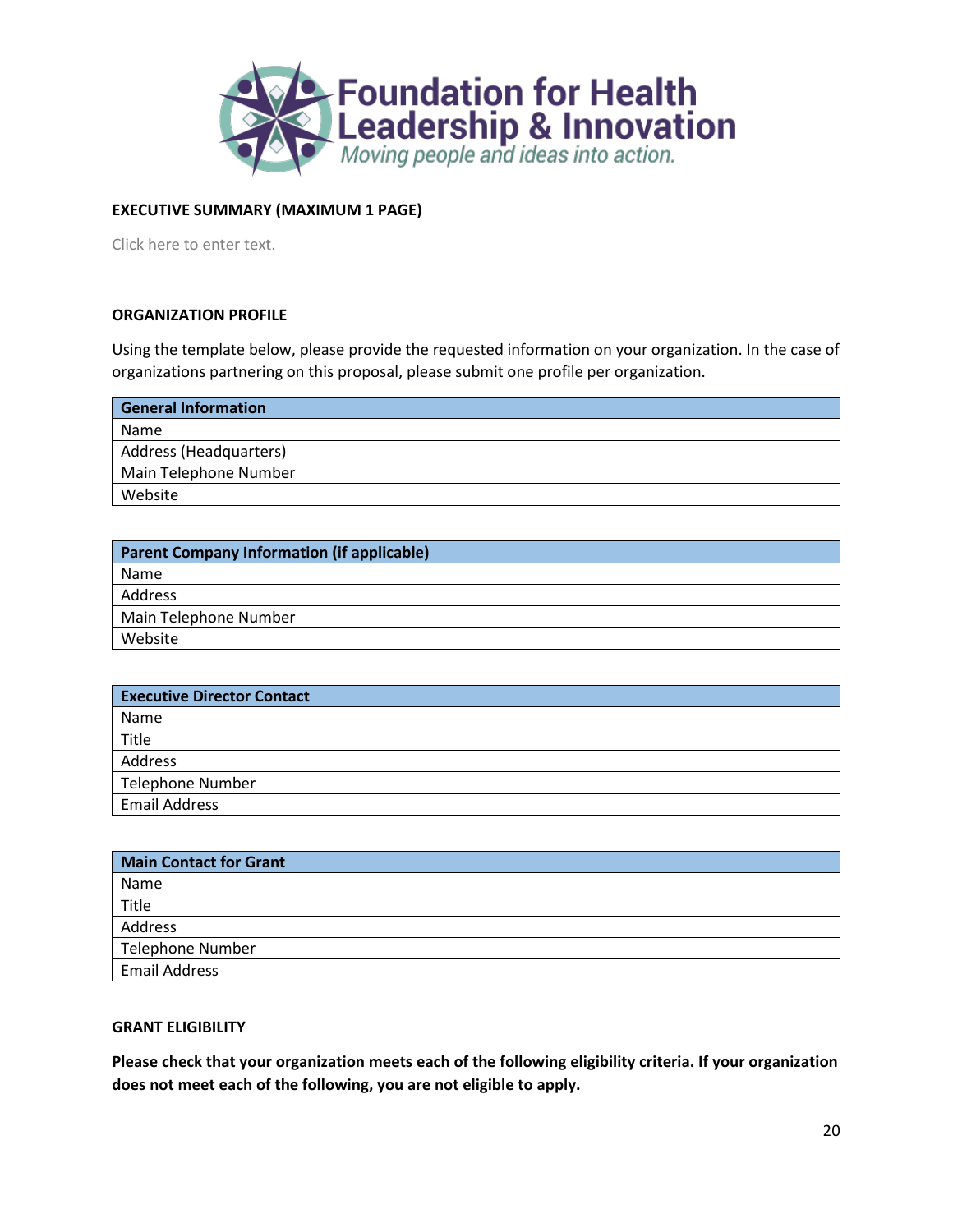

 $\Box$  Organization is a North Carolina-based community or grassroots organizations, which may any tribal government, community-based, public or private nonprofit, tax-exempt organization (including faithbased), school system or local government agency that is duly incorporated and registered under North Carolina Statutes. Please attach proof of status in the form of (1) Employer Identification Number (EIN), (2) IRS Determination letter for 501(c)(3), and (3) NC Solicitation License or exemption letter.

 $\Box$  Organization is located in or serves one or more of the following counties: Alamance, Caswell, Chatham, Davidson, Forsyth, Guilford, Orange, Randolph, Rockingham.

#### **PROGRAM DESCRIPTION AND PEOJECT PLAN**

**Project Title:** Click here to enter text.

**Project Summary (LIMIT: 50 Words): Click here to enter text.** 

**Project Plan:** Click here to enter text.

**Service Area: Of the counties included for this project, which counties are you applying to serve in your role as a Network Support Agency:**

- $\Box$  Alamance
- ☐ Caswell
- □ Chatham
- ☐ Davidson
- ☐ Forsyth
- ☐ Guilford
- ☐ Orange
- ☐ Randolph
- ☐ Rockingham

**Project Components:** Indicate which of the allowed grant activities listed below you are proposing to use grant funds to implement and accomplish within the funding amount requested, and the project timeline of the executed contract date – May 21, 2023. Applicants must select the required activity. Applicants may also select one (1) or more of the optional activities.

REQUIRED ACTIVITY (Organizations must select the required activity)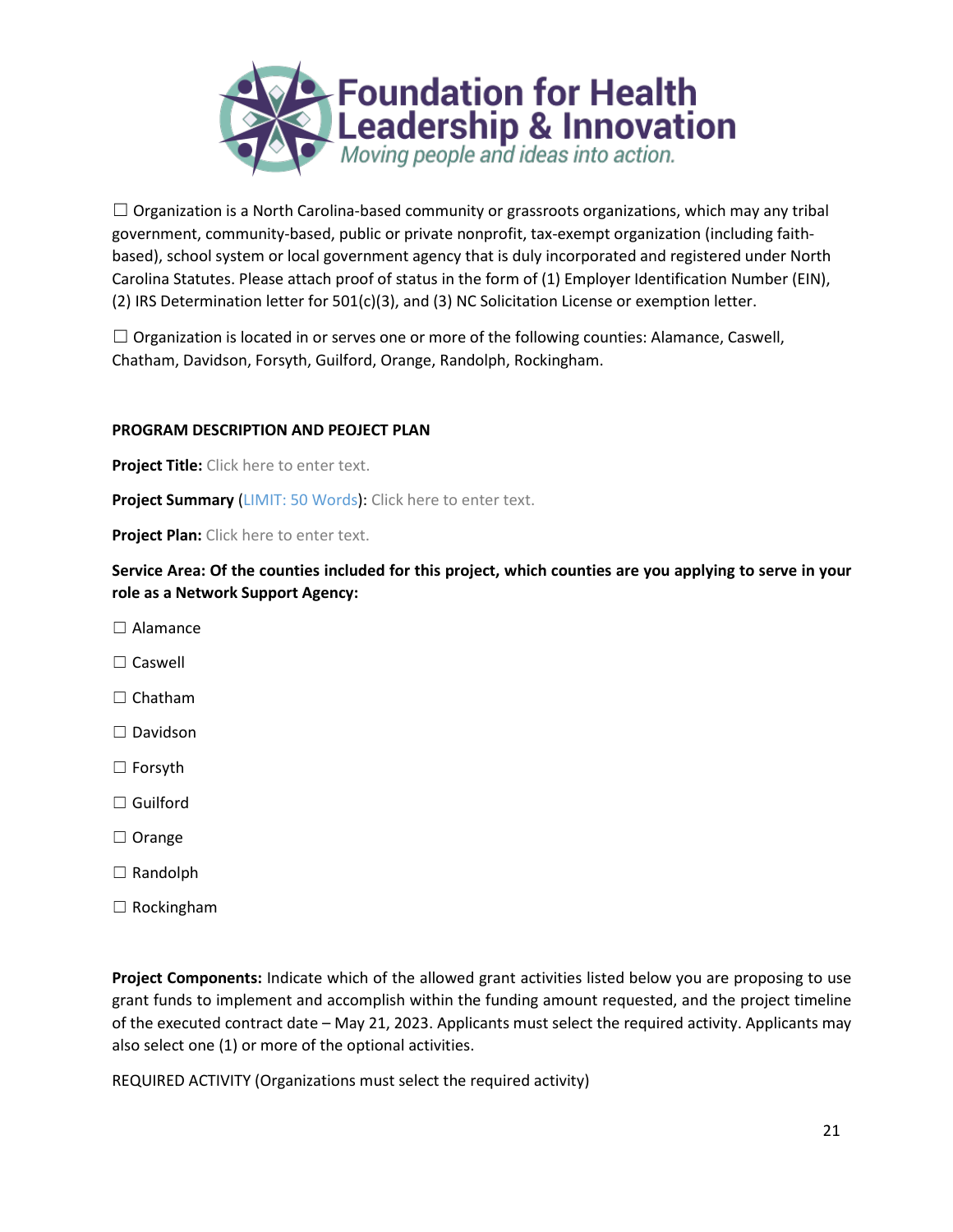

 $\Box$  Providing technical assistance within the community/region to community, non-profit and grassroots organizations on NCCARE360. Technical assistance to include issues including NCCARE360 Overview, NCCARE360 data, onboarding/workflow assistance, data privacy/security, communication/engagement support, etc.

OPTIONAL ACTIVITIES (Organizations may select one (1) or more additional optional activities)

 $\Box$  Providing technical assistance on strategic planning and multi-sector partnership development. Support community organizations in using NCCARE360 to develop their value proposition and working with healthcare and other sectors to grow fiscal capacity and develop additional sustainable funding models. This could Support Network Support Agencies that serve as community leaders on NCCARE360 and provide additional technical assistance and training; and/or

 $\Box$  Providing professional development on equity that builds understanding of and competencies to advance health equity strategies and activities; and/or

 $\Box$  Providing technical assistance on creating equity plans that articulate how the work of a community organization will advance health equity and improve health equity outcomes

 $\Box$  Subcontracting to organizations that can provide technical expertise; and/or

 $\Box$  Deploying referral specialist(s) to health systems to provide health and human services information to and perform referrals for persons in need with the intent to link those persons to appropriate resources for assistance using NCCARE360.

□ Other activities to support organizations in your community use NCCARE360 and/or create crosssectoral partnerships with healthcare or other community organizations.

# **Project Description (No more than 3 pages—applicants may type into this form OR attach a project description with their PDF application)**

For each Project Activity selected above, please provide a description of (1) why your organization selected the activity; (2) what your organization plans to do to meet goals of activity and how your organization will use grant funding to accomplish this activity. Make sure to tie each description to the budget narrative to make it as clear as possible the funding needed to achieve each project component.

Click here to enter text.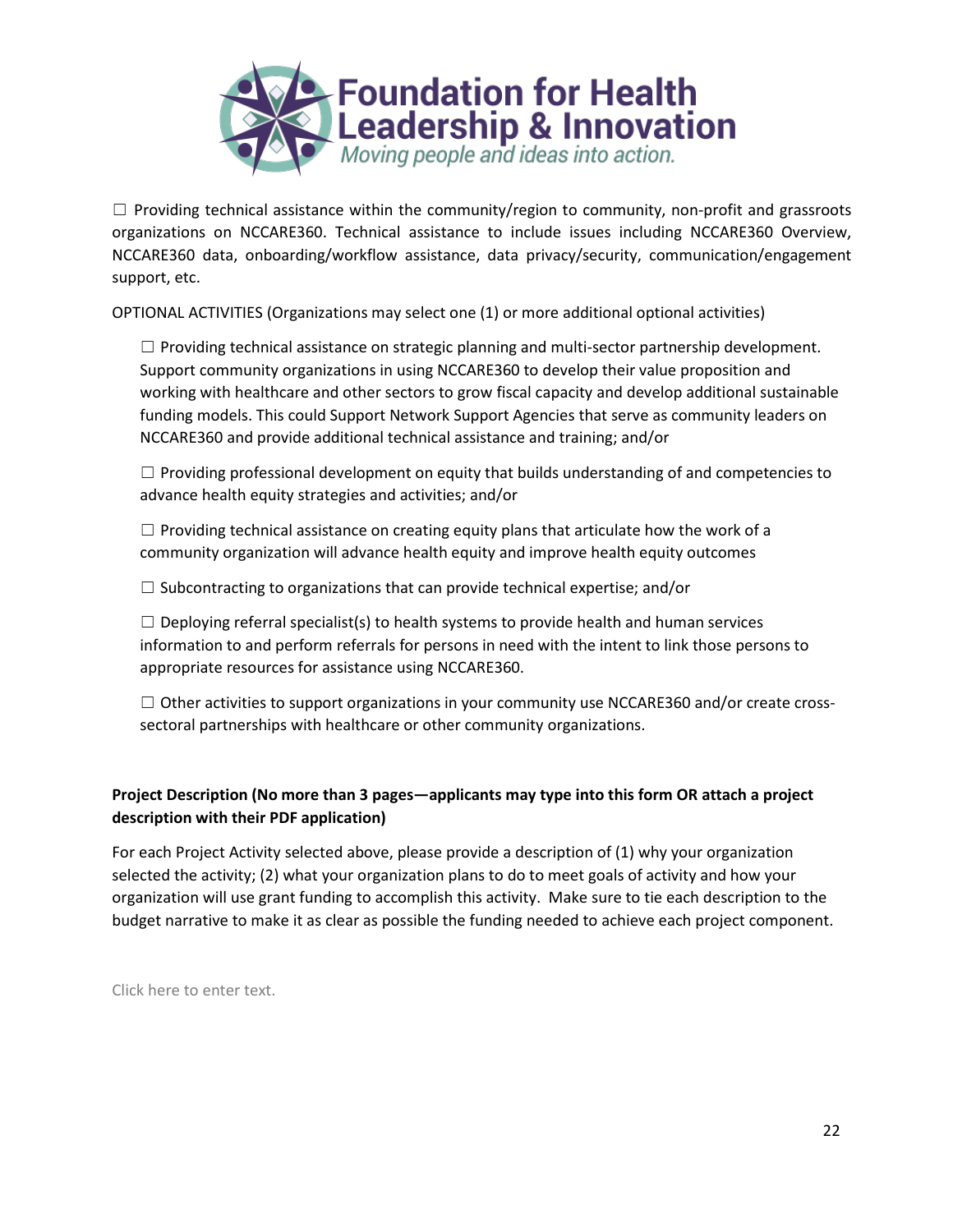

## **NARRATIVE QUESTIONS (No more than 3 pages—applicants may type into this form OR attach a project description with their PDF application)**

Please respond to the following questions.

1. What is your understanding of the vision outlined in the RFP and how will your organization meet these goals?

Click here to enter text.

2. Describe why your organization is best positioned to serve as a Network Support Agency. Please include your current partners and similar work.

Click here to enter text.

3. What is your organization's experience with using and/or assisting local organizations in your community in using NCCARE360?

Click here to enter text.

4. What is your organization's experience in co-creating cross sectoral partnerships or networks to support health (e.g., supporting a community-based organization in contracting with a health system to provide services to its patients)? What is your organization's experiencing in creating, facilitating, or supporting meaningful partnerships between community-based organizations and healthcare organizations including but not limited to advising on approaches to service models, financial relationships, governance, data, and other strategies?

Click here to enter text.

5. Describe your organization/program engagement with historically marginalized populations and communities.

Click here to enter text.

6. Describe your organization's relationship with health coalitions and partnerships.

Click here to enter text.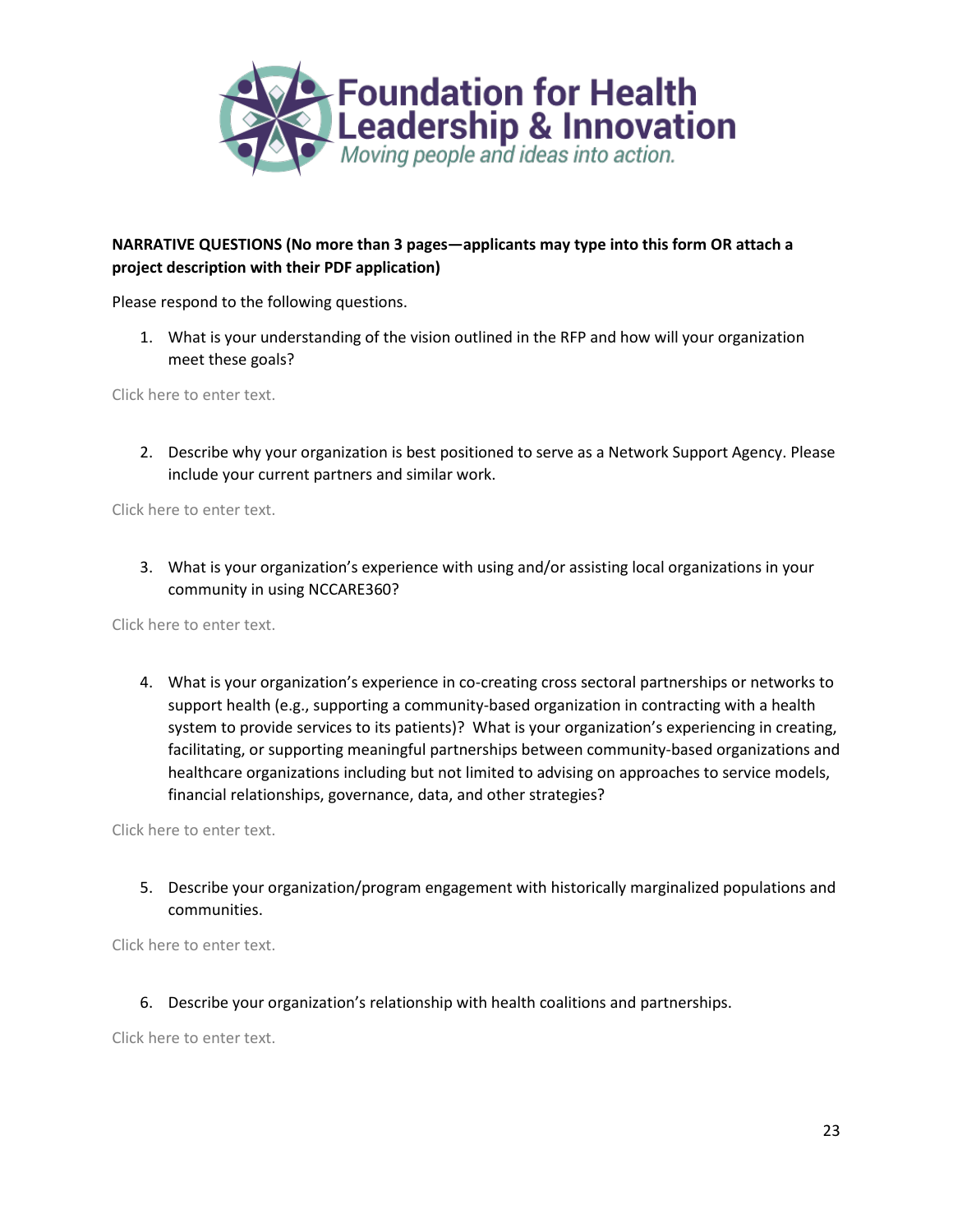

#### **PROJECT TIMELINE**

The contract timeline for executing project goals and objectives is the executed contract date – May 21, 2023. Submit the timeline for executing your organization's project plan. (**applicants may type into this form OR attach a description with their PDF application)**

Click here to enter text.

#### **BUDGET**

Using the budget template for the grant application, provide a twelve (12) month budget for your program that includes a budget estimate for ongoing costs (first tab) and a budget justification narrative explanation of each of the components of the budget, which justifies the cost in terms of the proposed work (second tab).

Make sure your budget includes the following areas: initial programmatic build and customizing costs of staffing needs, organization and community engagement, on-going organizational and/or programmatic technical assistance, general supplies, and any additional costs.

#### **Conflict of Interest**

DISCLOSURE OF CONFLICTS OF INTEREST: The Contractor shall disclose any known financial conflicts of interest, or perceived financial conflicts of interest, at the time they arise, as follows:

- a. Applicants MUST provide a listing of current employees and board members. Also, please describe in detail any potential conflicts of interest relating to employees, board members, and financial obligations.
- b. Disclose any relationship to any business or associate with whom the organization is currently doing business that creates or may give the appearance of a conflict of interest related to the submission of the organization's proposal.
- c. By submitting the proposal, the organization certifies that it shall not knowingly take any action or acquire any interest, either directly or indirectly, that will conflict in any manner or degree with the selection process.
- d. All notices required by this Section must be provided to the FHLI with the submission of the proposal.

# **LETTERS OF SUPPORT (Optional) - applicants may attach the letters of support with their PDF application**